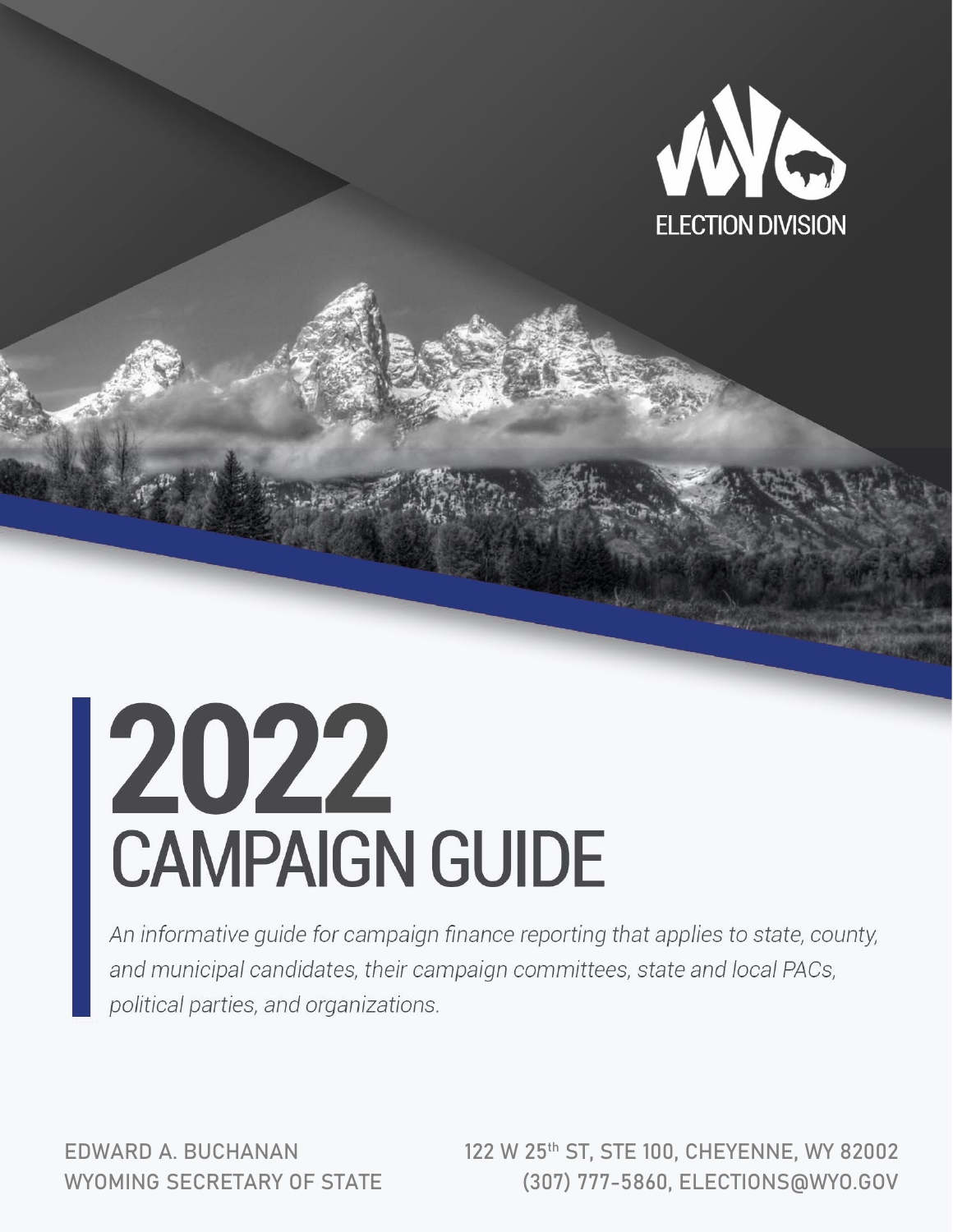## **INTRODUCTION**

#### *(The guide is not intended to provide legal advice and should not be used as a substitute for legal guidance.***)**

This 2022 Campaign Guide provides candidates, campaign committees, political groups, the media, and voters with an overview of Wyoming statutes governing campaigns and campaign finance reporting for state and local candidates, political action committees, political parties, and organizations. The guide is a resource on the legal requirements and restrictions on campaigning (fundraising, accepting & making contributions, reporting contributions and expenditures, and political advertising).

In all matters, the Wyoming Election Code is the final authority. Changes enacted by the Wyoming Legislature may alter dates or other information in this guide. Readers should review the current statutes and consult with an attorney for legal advice concerning specific situations.

Candidates for federal office, such as U.S. Senate or House, their committees, and PACs supporting candidates for federal offices are required to file with the Federal Election Commission (FEC).

## **TABLE OF CONTENTS**

| Pg.6    |
|---------|
| Pg. 6   |
| .Pg. 7  |
| Pg. 8   |
| .Pg. 9  |
| Pg. 10  |
| Pg. 11  |
| Pg. 12  |
| Pg. 13  |
| .Pg. 14 |
|         |
| Pg. 16  |
|         |
|         |

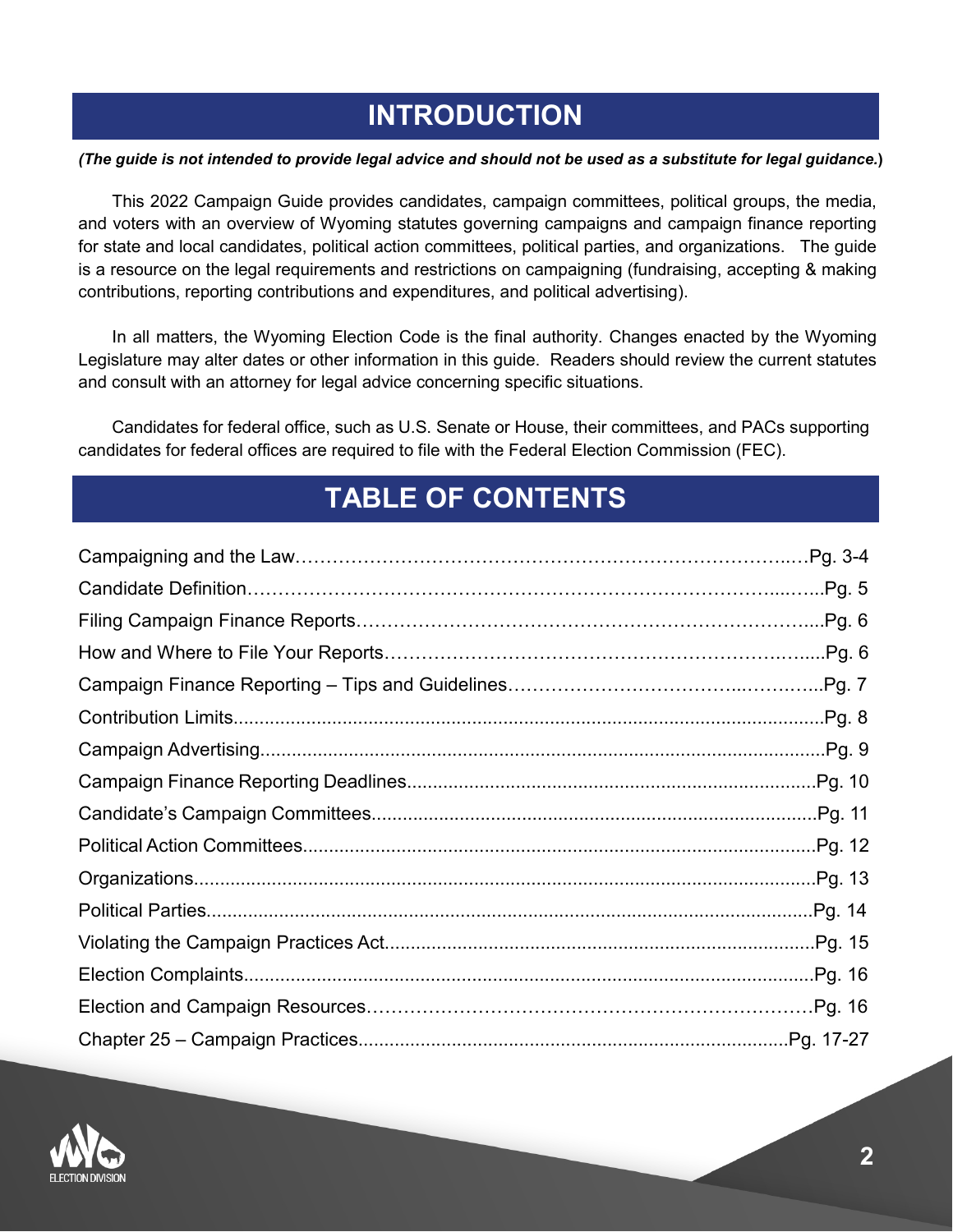# **CAMPAIGNING AND THE LAW**

| <b>INFORMATION</b>                                                                                                                                                                                                                                                                                                                                                                                                                                                       | <b>CORRESPONDING</b>                        |  |  |
|--------------------------------------------------------------------------------------------------------------------------------------------------------------------------------------------------------------------------------------------------------------------------------------------------------------------------------------------------------------------------------------------------------------------------------------------------------------------------|---------------------------------------------|--|--|
|                                                                                                                                                                                                                                                                                                                                                                                                                                                                          | <b>STATUTE</b>                              |  |  |
| Only natural persons, political action committees (PACs),<br>political parties, and candidate campaign committees can<br>make direct contributions to candidates. Contributions by any<br>organization to candidates and candidate campaign<br>committees are prohibited. Contributions by any organization<br>to any political party or political action committees (PACs) that<br>directly coordinates with a candidate or candidate committee<br>are also prohibited. | W.S. 22-25-102                              |  |  |
| PACs can make unlimited contributions to statewide candidates,<br>with the exception of contributions donated to the PAC which are<br>designated by the donor to be used only for a particular<br>candidate and no other purpose. These contributions are subject<br>to the individual contribution limits, W.S. 22-25-102(c).                                                                                                                                           | $W.S. 22-25-102(m)$                         |  |  |
| PACs may contribute no more than \$5,000 per election to any<br>candidate for nonstatewide office, W.S. 22-25-102(m).                                                                                                                                                                                                                                                                                                                                                    | $W.S. 22-25-102(m)$                         |  |  |
| There is no limit on how much a candidate or their "immediate"<br>family" may contribute to the candidate's campaign.<br>"Immediate family" means a spouse, parent, sibling, child or<br>other person living in the candidate's household.                                                                                                                                                                                                                               | W.S. 22-25-102(c);<br>W.S. 22-1-102(xxxvii) |  |  |
| No person (other than the candidate and their immediate family)<br>may contribute more than \$2,500 per election to any one<br>candidate/candidate's campaign committee for statewide office<br>and no more than \$1,500 per election for nonstatewide office.                                                                                                                                                                                                           | $W.S. 22-25-102(c)$                         |  |  |

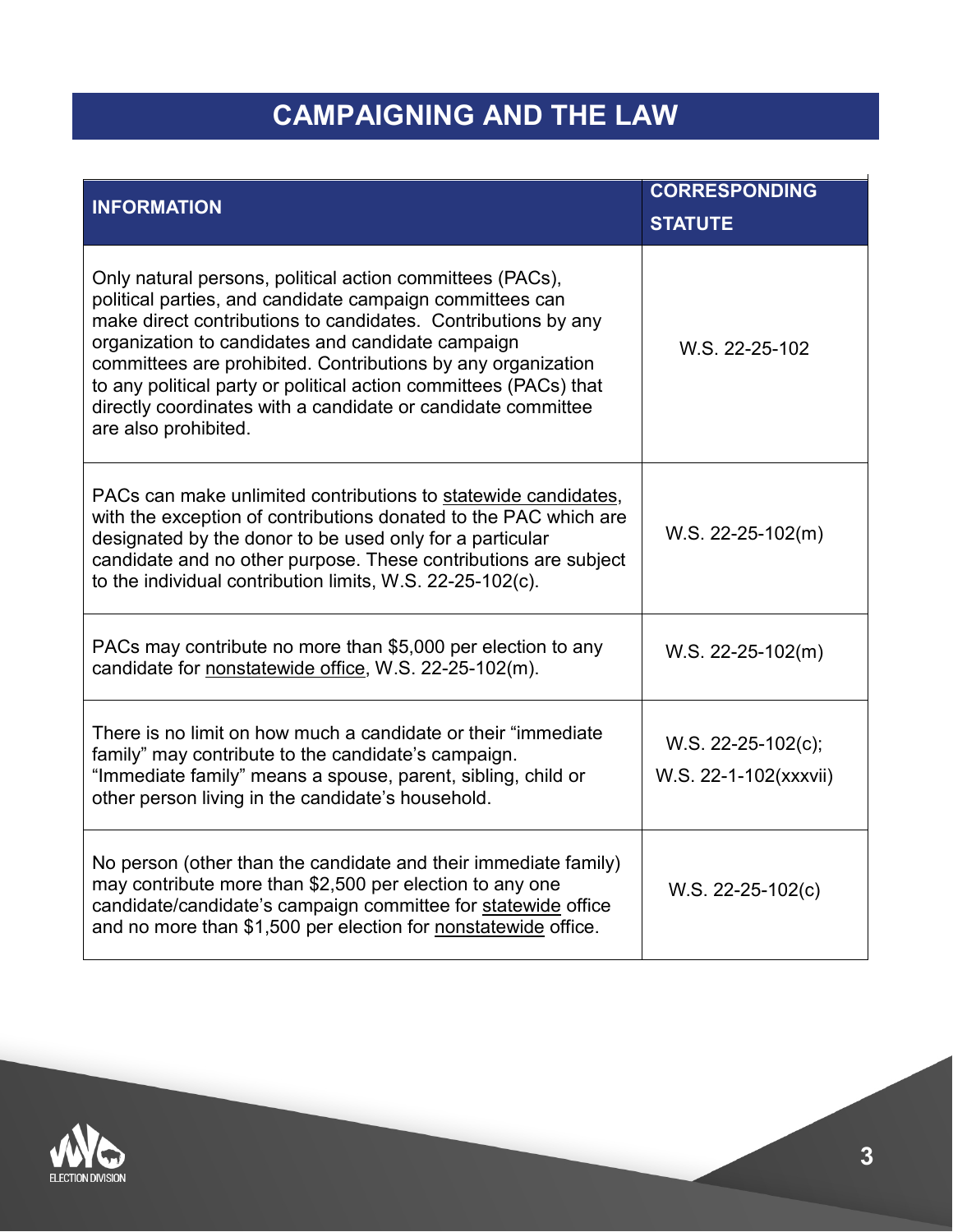# **CAMPAIGNING AND THE LAW**

|                                                                                                                                                                                                                                                                                                                                                                                                                                                                           | <b>CORRESPONDING</b> |  |
|---------------------------------------------------------------------------------------------------------------------------------------------------------------------------------------------------------------------------------------------------------------------------------------------------------------------------------------------------------------------------------------------------------------------------------------------------------------------------|----------------------|--|
| <b>INFORMATION</b>                                                                                                                                                                                                                                                                                                                                                                                                                                                        | <b>STATUTE</b>       |  |
| Organizations are prohibited from making contributions to political<br>parties and political action committees (PACs) that directly<br>coordinate with a candidate or candidate's campaign committee.                                                                                                                                                                                                                                                                     | W.S. 22-25-102(a)    |  |
| Electioneering within 100 feet of any public entrance where<br>an absentee polling place is located is prohibited.<br>Electioneering consists of any form of campaigning, including<br>displaying campaign signs or distributing campaign literature.<br>For more information on electioneering, please contact your                                                                                                                                                      | W.S. 22-26-113       |  |
| County Clerk.                                                                                                                                                                                                                                                                                                                                                                                                                                                             |                      |  |
| Written campaign advertising (e.g., signs or posters) shall<br>not be placed on or attached to: any real or personal<br>property of the state or its political subdivisions, except for<br>colleges or schools and subject to regulation by their governing<br>boards. Counties, municipalities, and privately owned<br>properties have their own regulations on campaign advertising.<br>Check with your county or city clerk for local ordinances on<br>campaign signs. | W.S. 22-25-115       |  |
| All campaign advertising must speak or display a "paid for<br>by" line disclosing the candidate, committee, or organization<br>that paid for the advertisement.                                                                                                                                                                                                                                                                                                           | $W.S. 22-25-110(a)$  |  |

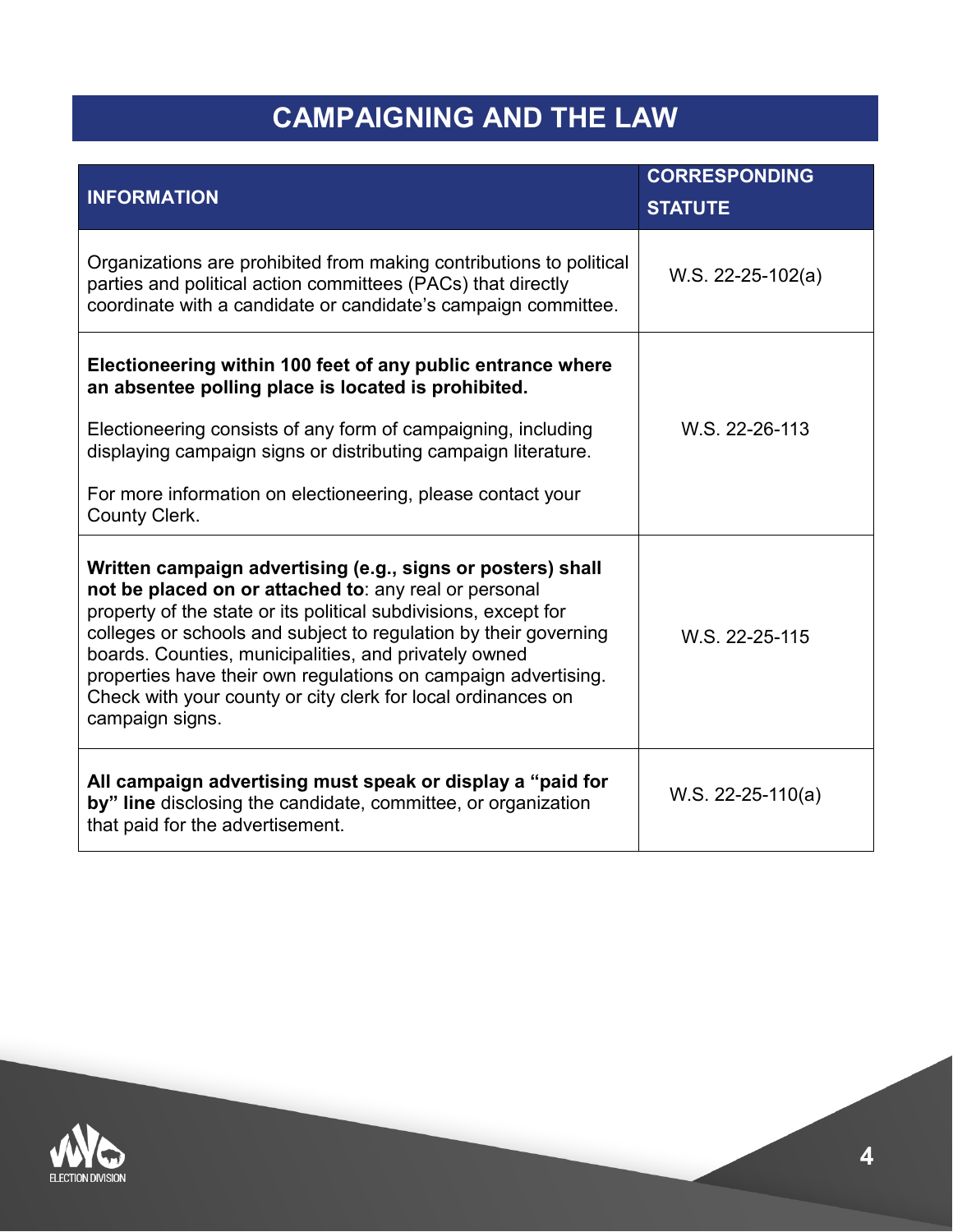## **Who is a Candidate?**

Wyoming law defines a candidate as follows:

"Candidate" means any person who knowingly seeks nomination or election to public office by:

(A) Filing an application for nomination by primary election, nomination by political party convention or by petition for nomination;

(B) Write-in, except that this subparagraph shall not apply to a person elected to public office by write-in at a general or special election who did not seek or campaign for election to the office;

(C) Forming a campaign committee; or

(D) Receiving contributions or making expenditures, or giving consent for any individual to receive contributions or make expenditures, in order to secure nomination or election to public office.

W.S. 22-1-102(a)(liii).

Wyoming statutes on campaign finance apply to candidates, candidate campaign committees, and PACs supporting candidates for Governor, Secretary of State, State Auditor, State Treasurer, State Superintendent of Public Instruction, State Legislature, County Offices, School Boards and Community College Boards of Trustees, and Municipal Offices.

Federal Candidates & PACs: Candidates for **U.S. Senate** and **U.S. House of Representatives**, candidate campaign committees and PACs supporting candidates for federal offices are required to file with the **Federal Election Commission (FEC)**, 1050 First Street, NE, Washington, D.C., 20463. FEC's toll-free telephone number is (800) 424-9530 and the website address is [http://www.fec.gov/.](http://www.fec.gov/)

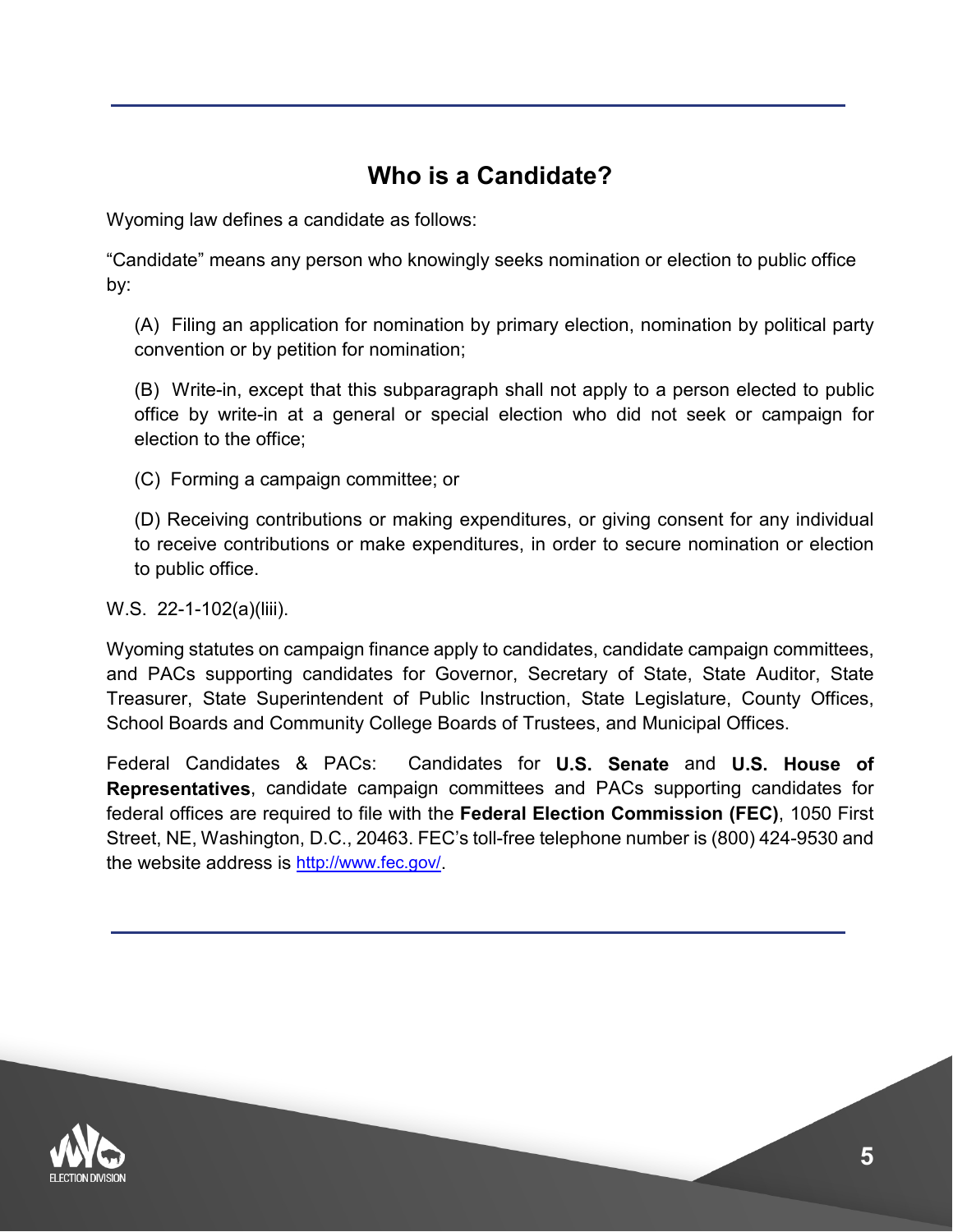## **FILING CAMPAIGN FINANCE REPORTS**

In an election year, candidates, candidate campaign committees, and PACs are required to file a report before each election. A contributions and expenditures report is due between seven (7) and fourteen (14) days before each election (Primary, General, & Special).

Ongoing candidate committees and PACs are required to file an annual report by December 31st in odd-numbered years (non-election years) reporting their contributions and expenditures for the odd-year. If a committee is supporting a candidate who is not running for election that year, the committee must still file the Primary and General reports.

# **HOW AND WHERE TO FILE YOUR REPORTS**

| Who?                                                                                                                                                                                            | How?         | Where?              |  |  |
|-------------------------------------------------------------------------------------------------------------------------------------------------------------------------------------------------|--------------|---------------------|--|--|
| Local candidates, candidate committees for<br>county and municipal offices, and PACs and<br>organizations supporting or opposing local<br>candidates or ballot issues<br>$W.S. 22-25-107(a)(i)$ | Paper Forms* | <b>County Clerk</b> |  |  |
| *These forms may be found at: http://sos.wyo.gov/forms/default.aspx?root=Elections                                                                                                              |              |                     |  |  |

| Who?                                                                                                                                                                                                                                                                                                                   | How?                | Where?                                                                                                                |  |  |  |
|------------------------------------------------------------------------------------------------------------------------------------------------------------------------------------------------------------------------------------------------------------------------------------------------------------------------|---------------------|-----------------------------------------------------------------------------------------------------------------------|--|--|--|
| Candidates and candidate committees for<br>Governor, Secretary of State, State Auditor,<br>State Treasurer, State Superintendent of Public<br>Instruction, State Legislature, PACs and<br>organizations, supporting or opposing statewide<br>candidates or ballot issues, and Political Parties<br>$W.S. 22-25-107(b)$ | Electronic filing** | Wyoming's<br><b>Campaign Finance</b><br><b>Information Systems</b><br>(WYCFIS)<br>(Online with<br>Secretary of State) |  |  |  |
| ** You must file electronically at: https://www.wycampaignfinance.gov                                                                                                                                                                                                                                                  |                     |                                                                                                                       |  |  |  |

**IMPORTANT: Candidates are required to file campaign finance reports.** If a candidate chooses to have a campaign committee, both the candidate and the committee must file reports. Please see page 15 regarding penalties for late filing.

**OR**

**The committee may file reports on behalf of the candidate**. This is only if a candidate has formed a candidate's campaign committee. (Even if the candidate does not receive or spend any money, or if his election bid is unsuccessful, reports must be filed.) W.S. 22-25-106(j).

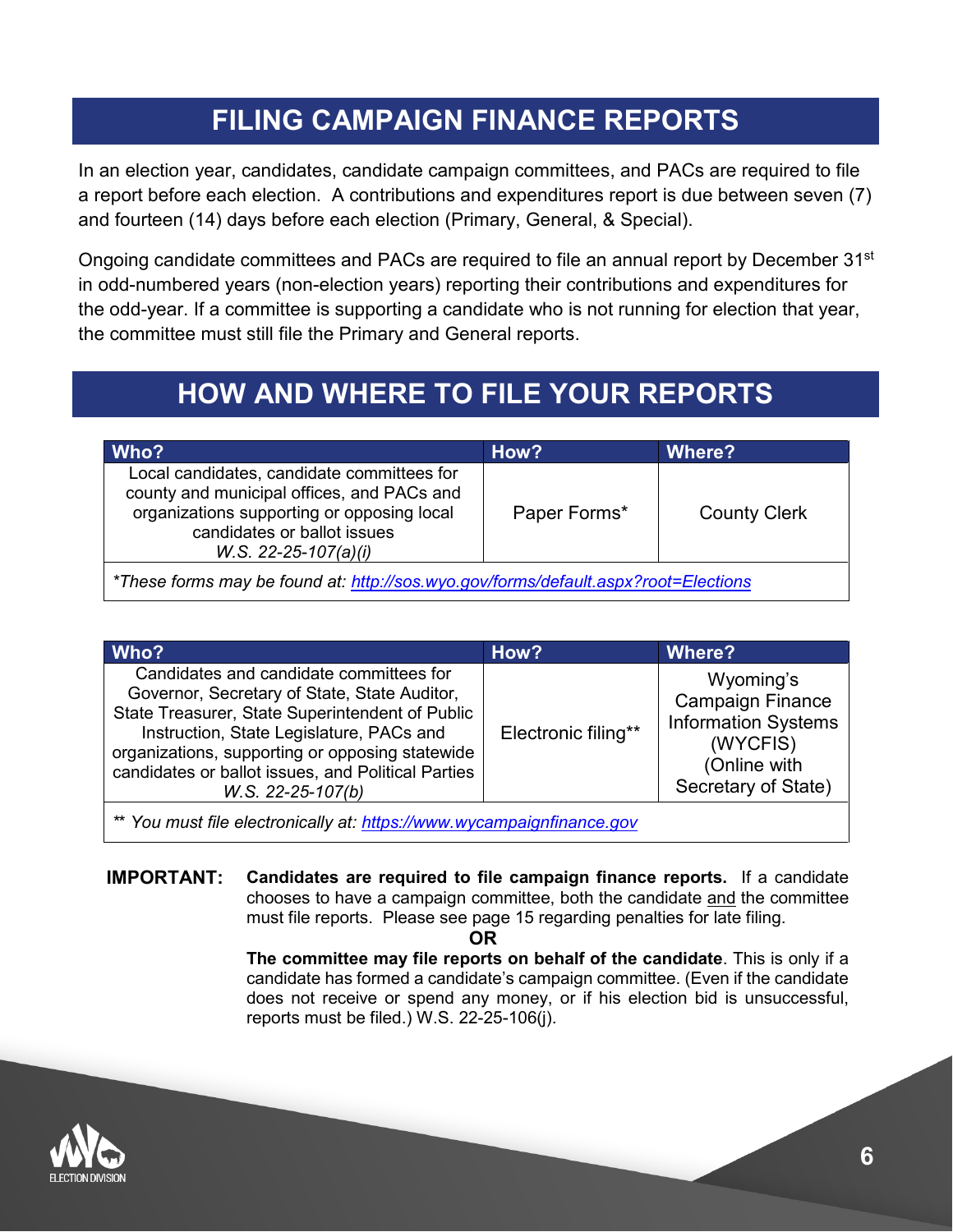## **CAMPAIGN FINANCE REPORTING – TIPS & GUIDELINES**

**Prior to filing for office**, a candidate may accept contributions and make expenditures.

• **Fully itemize all contributions over \$100**. Contributions of \$100 or more must be itemized by contributor, amount, date received, city, state, and zip code of the contributor. All contributions under \$100 shall be reported, but need not be itemized. However, if you receive \$60 from a contributor who later gives you \$50, you must itemize the total \$110 contribution. W.S. 22-25-106(a)(iv).

• **Ticket Sales for Fundraisers**: If the ticket price is \$100 or more, the name and address of each ticket purchaser and purchase price of ticket(s) must be itemized under "contributions." If the ticket price is under \$100, the fundraiser does not have to be itemized and can be reported under "unitemized contributions."

• **Anonymous contributions are contributions whose origin cannot be determined**, i.e., "pass the hat" contributions. "Anonymous contribution" does not mean that an individual may contribute to a candidate with the understanding the contributor's name will not be reported. The campaign reporting forms have a specific section to record anonymous contributions where the candidate attests that he/she does not know the origin of the contribution.

• **Contributions also include donations of any items of value, services, or election assistance** provided for a candidate. These "in-kind" contributions must be itemized by name, city and state of the contributor, date, item or service donated, and estimated value of the donated item or service, and are subject to the same contribution limits for the respective office.

• **Each expenditure must be itemized by date expended, name, city and state of the person** or business to which the expenditure is made, and the purpose and amount of the expenditure. Examples are: Advertising and printing expenses, expenses for services of a campaign consultant or public relations firm, office space, etc.

• **Campaign expenditures that are not required to be reported include**: Filing fee to run for office, a candidate's own personal campaign expenses for travel, meals, and checking account service charges. W.S. 22-25-103(b).

• **A candidate is not required to report advertising expenses by a party central committee** for the candidate if the entire slate of candidates below national level is advertised. This applies even though all candidates are not included in each advertisement, as long as the expenses for each candidate are substantially the same. W.S. 22-25-103(c).

• **If there are additional contributions and expenditures after a report has been filed,** an amendment to the report must be filed. Amendments to filed reports must be made within 30 days from the time an error or additional contributions and expenditures become known. Net changes amounting to less than \$200 do not need to be reported. W.S. 22-25-106(e).

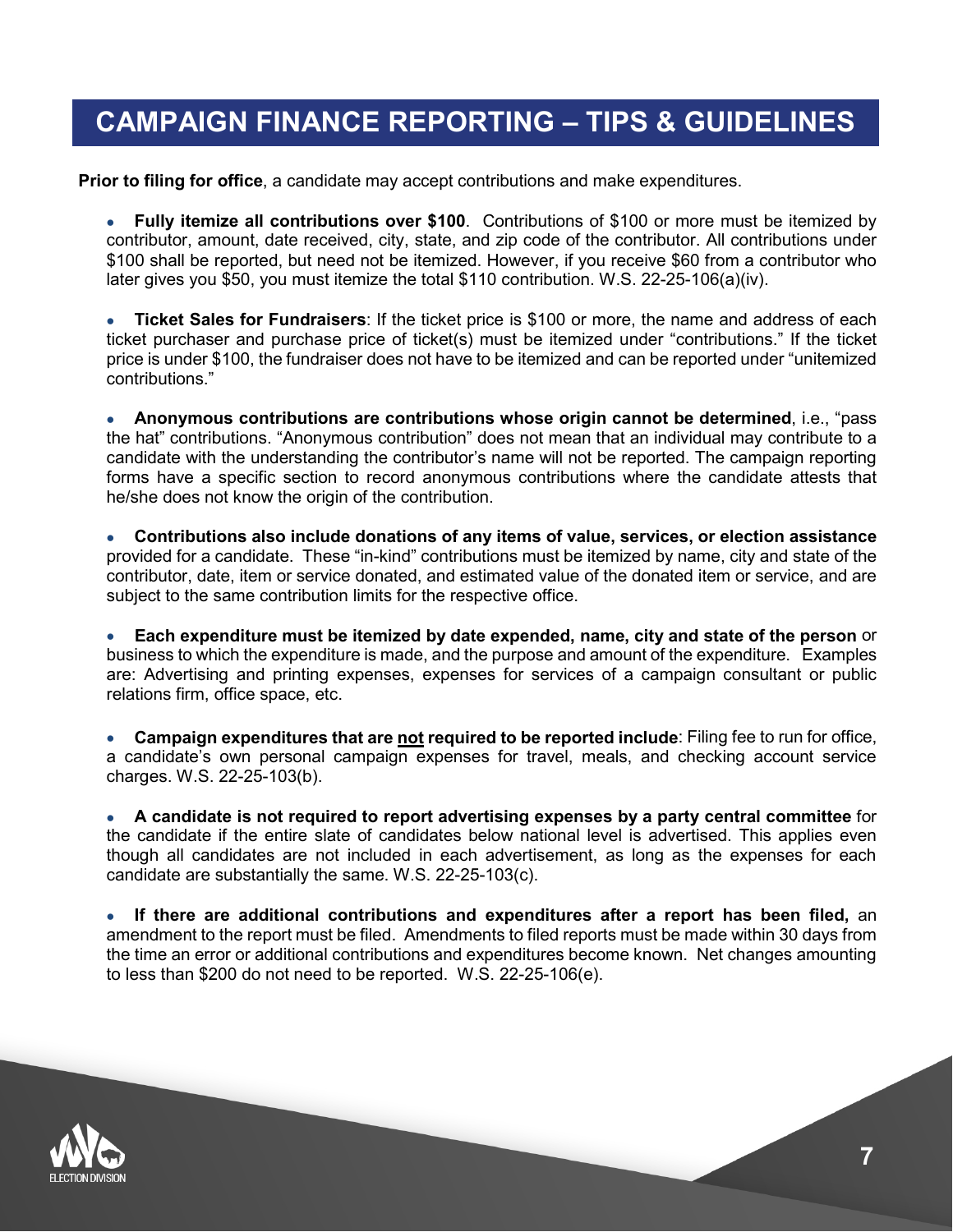| <b>WYOMING CAMPAIGN CONTRIBUTION LIMITS FOR 2021-2022</b>                                                                                          |                                                                                                                                                                                                                                                                                                                                                                                                                                                                                                                                                                                                                                                                                                            |                           |                                                                                                                                                                                                                    |  |  |
|----------------------------------------------------------------------------------------------------------------------------------------------------|------------------------------------------------------------------------------------------------------------------------------------------------------------------------------------------------------------------------------------------------------------------------------------------------------------------------------------------------------------------------------------------------------------------------------------------------------------------------------------------------------------------------------------------------------------------------------------------------------------------------------------------------------------------------------------------------------------|---------------------------|--------------------------------------------------------------------------------------------------------------------------------------------------------------------------------------------------------------------|--|--|
|                                                                                                                                                    | <b>To Candidate or</b><br><b>Candidate's Campaign</b><br><b>Committee</b>                                                                                                                                                                                                                                                                                                                                                                                                                                                                                                                                                                                                                                  | <b>To Political Party</b> | <b>To Political Action</b><br><b>Committee (PAC)</b>                                                                                                                                                               |  |  |
| <b>Individual</b><br>may give                                                                                                                      | No more than \$2,500 per<br>election <sup>*</sup> to any candidate<br>for statewide office<br>No Limit**<br>No more than \$1,500 per<br>election to any candidate<br>for nonstatewide office<br>W.S. 22-25-102(c)                                                                                                                                                                                                                                                                                                                                                                                                                                                                                          |                           | There are no limits on<br>what an individual can<br>give to a PAC.<br>However, if a donor<br>earmarks a contribution<br>for a specific candidate,<br>the individual limits per<br>candidate per election<br>apply. |  |  |
| <b>Political Party</b><br><b>Committee</b><br>may give                                                                                             | No Limit<br>No Limit                                                                                                                                                                                                                                                                                                                                                                                                                                                                                                                                                                                                                                                                                       |                           | No Limit                                                                                                                                                                                                           |  |  |
| <b>Political Action</b><br><b>Committee (PAC)</b><br>may give                                                                                      | No limit on contributions to<br>statewide candidates***<br>No more than \$5,000 per<br>election to any candidate<br>for nonstatewide office<br>W.S. 22-25-102(m)                                                                                                                                                                                                                                                                                                                                                                                                                                                                                                                                           | No Limit                  | No Limit                                                                                                                                                                                                           |  |  |
| <b>Corporation, Union,</b><br>Partnership,<br><b>Professional</b><br><b>Association or Civic,</b><br><b>Fraternal or</b><br><b>Religious Group</b> | Organizations are <b>prohibited</b> from making contributions directly to candidates and<br>candidate committees, and to political action committees and political parties that<br>directly coordinate with a candidate or candidate's campaign committee. However,<br>organizations may expend funds as discussed below.<br>These entities may:<br>1) Make independent expenditures for speech expressly advocating the election<br>or defeat of a candidate (W.S. 22-25-102(k)(i));<br>2) Make electioneering communications pursuant to W.S. 22-25-101(c);<br>3) Bear any portion of a PAC's or political party's administrative costs or costs of<br>soliciting contributions (W.S. 22-25-102(k)(ii)); |                           |                                                                                                                                                                                                                    |  |  |
|                                                                                                                                                    | A non-profit (501)(c) organization should consult an attorney, an accountant, or the<br>Internal Revenue Service before making contributions to an initiative or referendum<br>drive to avoid jeopardizing its tax status.<br>(For Independent Expenditures, see W.S. 22-25-102(k)(i) and W.S. 22-25-110).                                                                                                                                                                                                                                                                                                                                                                                                 |                           |                                                                                                                                                                                                                    |  |  |

\*The primary, general, and special elections are deemed separate elections.

\*\*No Limit "…provided the contributions are available to use as the appropriate party authorities choose and are not exclusively dedicated to any particular candidate. Contributions donated to political parties which are designated by the donor to be used only for a particular candidate and no other purposes are subject to the limitations…" W.S. 22-25-102(f).

\*\*\*Contributions donated to a PAC which are designated by the donor to be used only for a particular candidate and no other purpose are subject to the individual contribution limitations. W.S. 22-25-102(m).

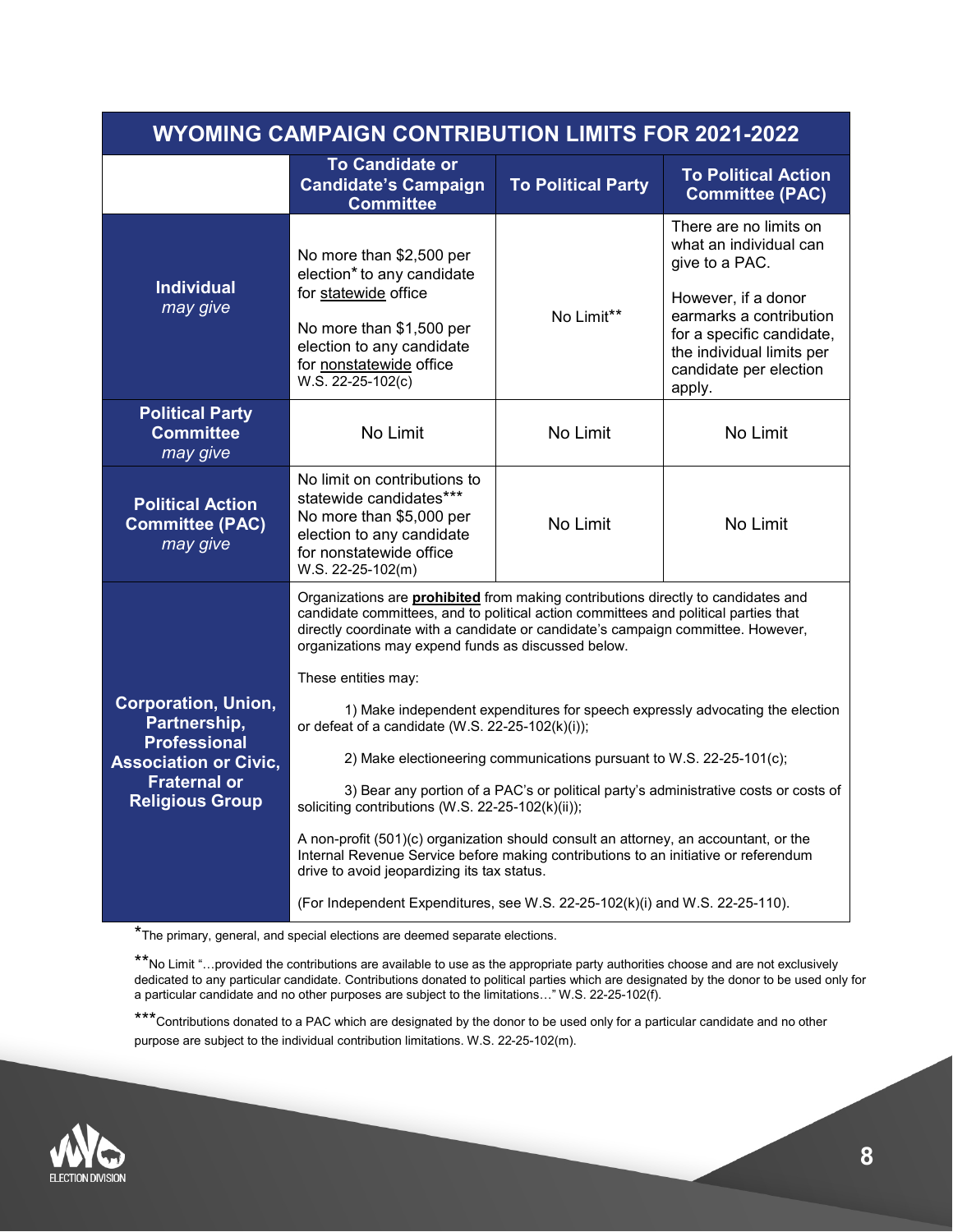## **CAMPAIGN ADVERTISING**

#### **Campaign literature does not include small campaign items such as bumper stickers, pens, pencils, buttons, rulers, nail files, balloons and yard signs displaying the name of the candidate or office sought.**

Candidates, candidate committees, PACs and organizations are required to comply with W.S. 22- 25-110, campaign advertising in communications media. All campaign advertising must include a written or spoken, "paid for by" line disclosing the candidate, committee, PAC, or organization that paid for the advertisement. A few examples of how to properly utilize this disclosure requirement are listed below:

- 1. Jane Doe is running for the legislature. She doesn't form a committee. Jane decides to buy an ad in the newspaper. The "paid for by" line should read "Paid for by Jane Doe."
- 2. Jane Doe decides to form a candidate's campaign committee. The committee's name is "Committee to Elect Jane Doe". The committee then buys ads for Jane. The "paid for by" line should read "Paid for by the Committee to Elect Jane Doe."
- 3. A group of Jane's friends want to support her candidacy, but they do not form a PAC or a candidate's campaign committee. They buy an ad which has a "paid for by" line which reads "Paid for by Bill Jones, Connie Smith, Tom Williams, and Julie Noe". **THIS IS ILLEGAL.** In this scenario, the individuals would need to form a PAC or a candidate's campaign committee. The "paid for by" line would then read "Paid for by (Committee/PAC name)."
- 4. Jane's good friend, Bill Jones, buys a newspaper ad supporting Jane. He pays for the ad personally. No disclosure on the ad is required and Jane could report this expenditure as an in-kind donation from Bill Jones. If Bill Jones does not coordinate with Jane, she does not need to report this as a contribution.
- 5. Jane Doe is a member of the Cowboy Party. The Cowboy Party buys an ad for Jane. (This is allowed only if Jane is the *only* Cowboy Party candidate running in the primary election, or if she is *the* Cowboy Party candidate for the general election.) The "paid for by" line should read "Paid for by Wyoming Cowboy Party" or "Paid for by the Wilson County Cowboy Party," depending on whether it is the state or county party.
- 6. Organization A decides to make an independent expenditure supporting Jane Doe's candidacy. Organization A spends \$1,200 on a billboard advertisement without coordinating with Jane. Organization A would be required to file a statement of formation and file a report disclosing this expenditure. Jane does not need to report this independent expenditure.

#### **Other advertisements:**

**Radio:** the "paid for by" lines must be spoken.

**Television/Digital:** the "paid for by" lines must be spoken and/or appear on the screen, or have a hyperlink to the disclosure. Campaign websites must also display a "paid for by" line.

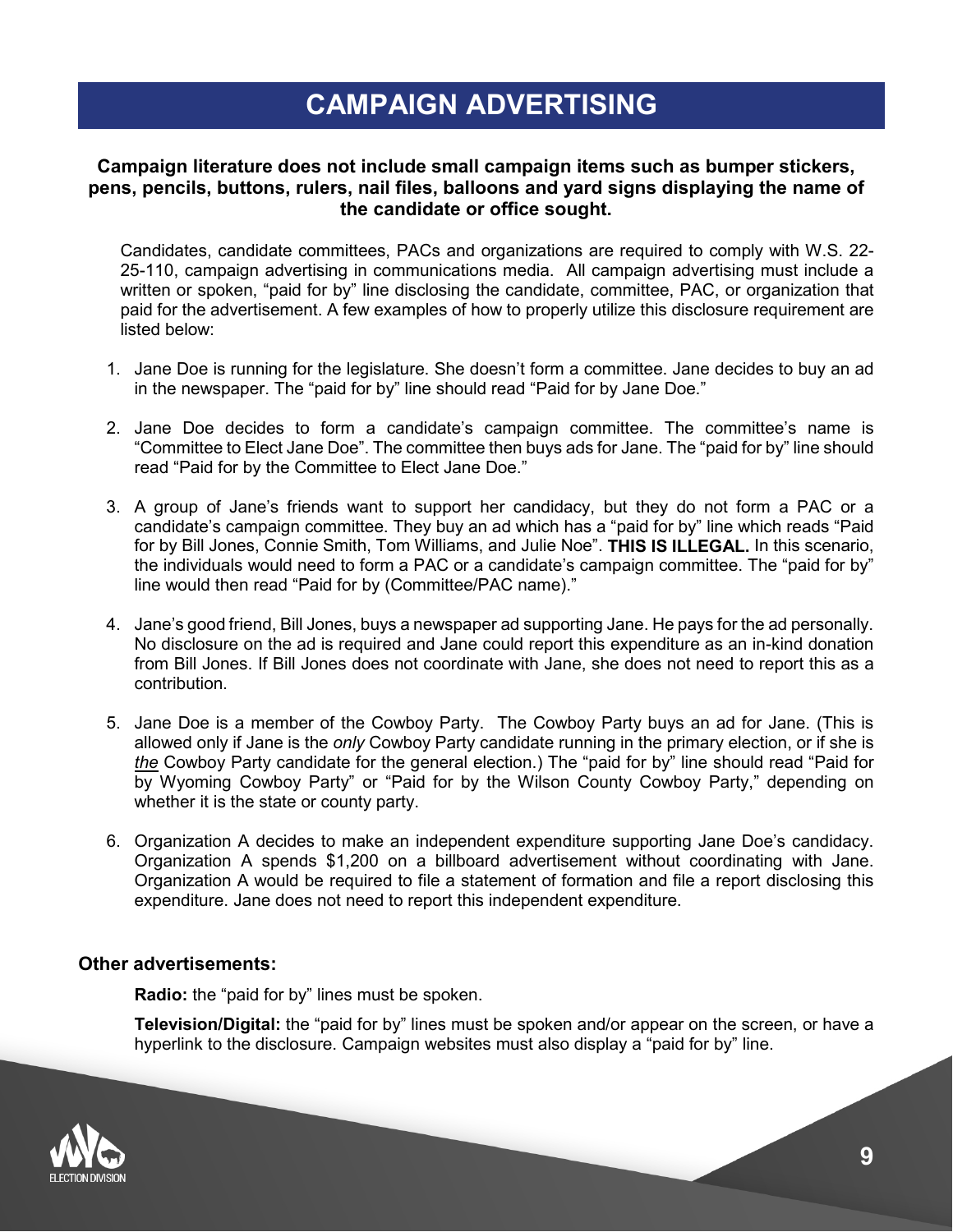## **CAMPAIGN FINANCE REPORTING DEADLINES**

## *C&E= Statement of Contributions and Expenditures*

#### **All candidates, candidate committees, political action committees, and organizations** are required to file the following reports in 2022:

| <b>Type of Reporting Period</b> | <b>Reporting Date Range</b> |                 |                     | <b>Filing Due Date</b> | <b>Reporting</b>                         |              |
|---------------------------------|-----------------------------|-----------------|---------------------|------------------------|------------------------------------------|--------------|
|                                 | <b>Contributions</b>        |                 | <b>Expenditures</b> |                        |                                          | <b>Types</b> |
|                                 | <b>Start date</b>           | <b>End Date</b> | <b>Start date</b>   | <b>End Date</b>        |                                          |              |
| <b>PRIMARY REPORT</b>           | 1/1/2021                    | 8/16/2022       | 1/1/2021            | 8/16/2022              | Anytime 08/02/2022<br>through 08/09/2022 | C&E          |
| <b>GENERAL REPORT</b>           | 8/17/2022                   | 12/31/2022      | 8/17/2022           | 12/31/2022             | Anytime 10/25/2022<br>through 11/01/2022 | C&E          |

The General C&E report may be amended at any time after the General Election through the end of the election cycle. The amendments will likely be the recording of contributions received and expenses paid after the election; thus the time frame.

## **Political parties** are required to file the following reports:

| Type of Reporting Period | <b>Reporting Date Range</b><br><b>Contributions</b><br><b>Expenditures</b> |                 |                   | <b>Filing Due Date</b> | <b>Reporting</b><br><b>Types</b>         |     |
|--------------------------|----------------------------------------------------------------------------|-----------------|-------------------|------------------------|------------------------------------------|-----|
|                          | <b>Start date</b>                                                          | <b>End Date</b> | <b>Start date</b> | <b>End Date</b>        |                                          |     |
| POLITICAL PARTY REPORTS  | 1/1/2021                                                                   | 12/31/2022      | 1/1/2021          | 12/31/2022             | Anytime 11/08/2022<br>through 11/18/2022 | C&E |

#### **School Board and Community College Trustee Candidates** are required to file the following reports: **Reporting Date Range**

| <b>Type of Reporting Period</b> | <b>Reporting Date Range</b> |                 |                     |                 | <b>Filing Due Date</b>                   | <b>Reporting</b> |
|---------------------------------|-----------------------------|-----------------|---------------------|-----------------|------------------------------------------|------------------|
|                                 | <b>Contributions</b>        |                 | <b>Expenditures</b> |                 |                                          | <b>Types</b>     |
|                                 | <b>Start Date</b>           | <b>End Date</b> | <b>Start Date</b>   | <b>End Date</b> |                                          |                  |
| <b>GENERAL REPORT</b>           | 1/1/2021                    | 12/31/2022      | 1/1/2021            | 12/31/2022      | Anytime 10/25/2022<br>through 11/01/2022 | C&E              |

## **A Statement of Formation is required within 10 days after formation for:**

- o Candidate's Campaign Committee
- o School or Community College Candidate's Campaign Committee
- o Political Action Committees (PAC)
- o Organizations

## **Filing Office:**

- o **Secretary of State:** Candidates or committees supporting or opposing candidates for state legislature, statewide office, judicial offices or a committee formed to support or defeat a statewide ballot proposition or an initiative or referendum petition drive. County and state central political party reports. All required reports must be filed electronically by accessing the Wyoming Campaign Finance Information System (WYCFIS) at [https://www.wycampaignfinance.gov](https://www.wycampaignfinance.gov/)
- o **County Clerk:** County and municipal candidates or committees supporting or opposing a candidate for county, district attorney, municipal, school & college board, or a committee formed to support or defeat a local ballot proposition.

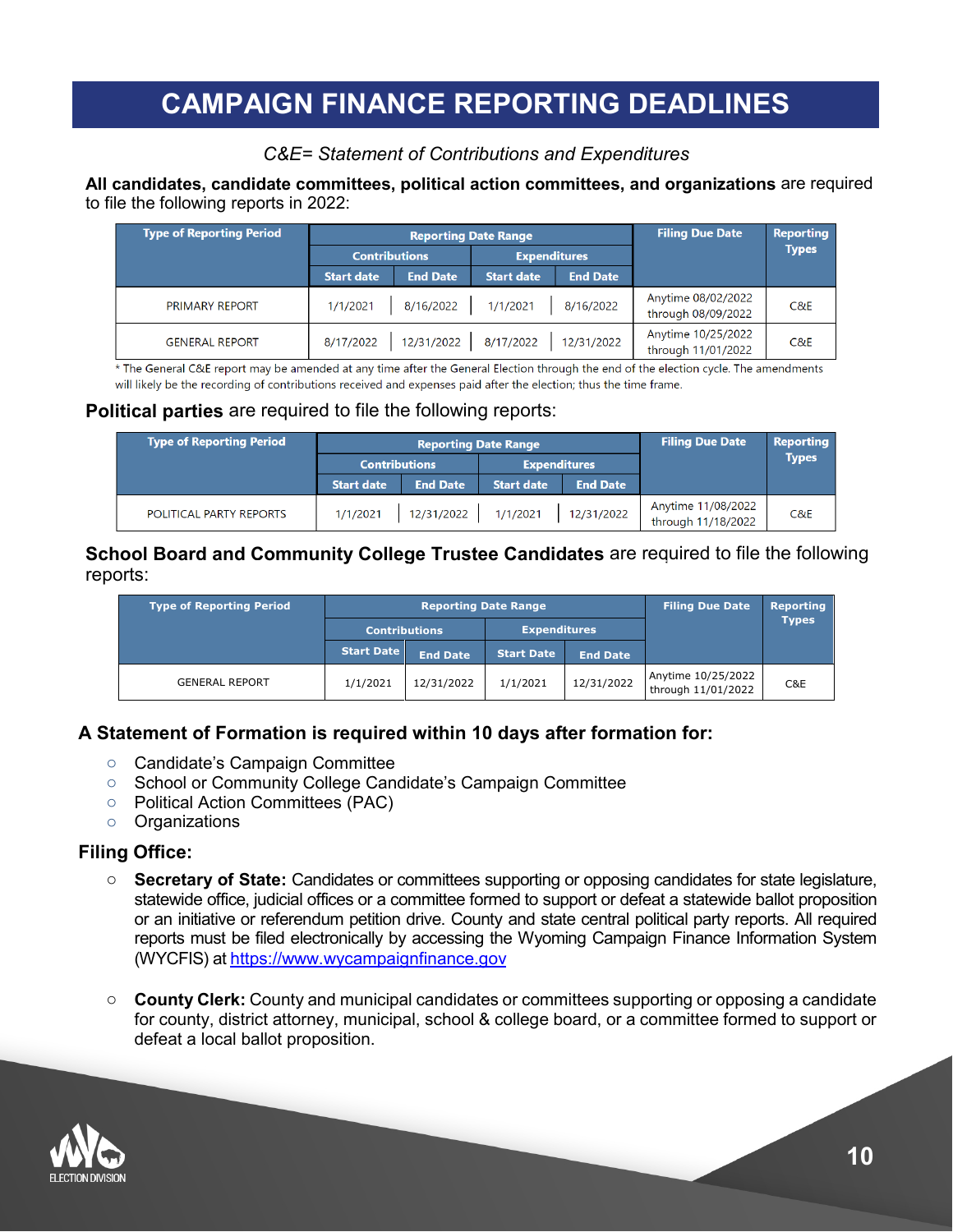## **CANDIDATE'S CAMPAIGN COMMITTEES**

**Candidate's campaign committees are every group of two (2) or more persons who join together for the purpose of raising, collecting or expending money to be used in the aid of the election of a specific candidate for public office. W.S. 22-1-102(a)(vii).**

• **A Statement of Formation** for the committee must be filed within ten (10) days after its formation. W.S. 22-25-101(b)

- o **County/municipal candidates:** Statement of formation (form available on the Secretary of State's website) must be filed with the county clerk. Addresses and telephone numbers for county clerks are posted on the Secretary of State's website at [https://sos.wyo.gov/Elections/Docs/WYCountyClerks.pdf.](https://sos.wyo.gov/Elections/Docs/WYCountyClerks.pdf)
- o **Committees for candidates for Governor, Secretary of State, State Auditor, State Treasurer, State Superintendent of Public Instruction, State Legislature, Supreme Court Justice, District and Circuit Court Judges:** Electronic filing of the Statement of Formation is required for the campaign. To file online, go to the Wyoming Campaign Finance Information System (WYCFIS) at[https://www.wycampaignfinance.gov.](https://www.wycampaignfinance.gov/)

• **The Statement of Formation requires:** The committee's name and address, the candidate's name, and names and residence addresses of the committee chairman and treasurer, and date the committee was formed. The chairman and treasurer must be separate individuals. A candidate may serve as chairman or treasurer of his or her campaign committee.

• **The Statement of Contributions and Expenditures** must be signed by both the chairman and treasurer and filed between seven (7) and fourteen (14) days before the primary, general or special election.

- **Terminating the committee:** After all debts are retired, the committee may terminate.
	- o **Statewide candidate committees**: terminate online at [https://www.wycampaignfinance.gov.](https://www.wycampaignfinance.gov/)
	- o **County and municipal committees**: terminate by filing a Candidate's Campaign Committee Termination Report with the county clerk, or by checking the appropriate box on the final Statement of Contributions and Expenditures.

• **Odd-numbered year filings:** Candidate campaign committees that have not terminated must file a Statement of Contributions and Expenditures by December 31st of all oddnumbered years. W.S. 22-25-106(b)(ii).

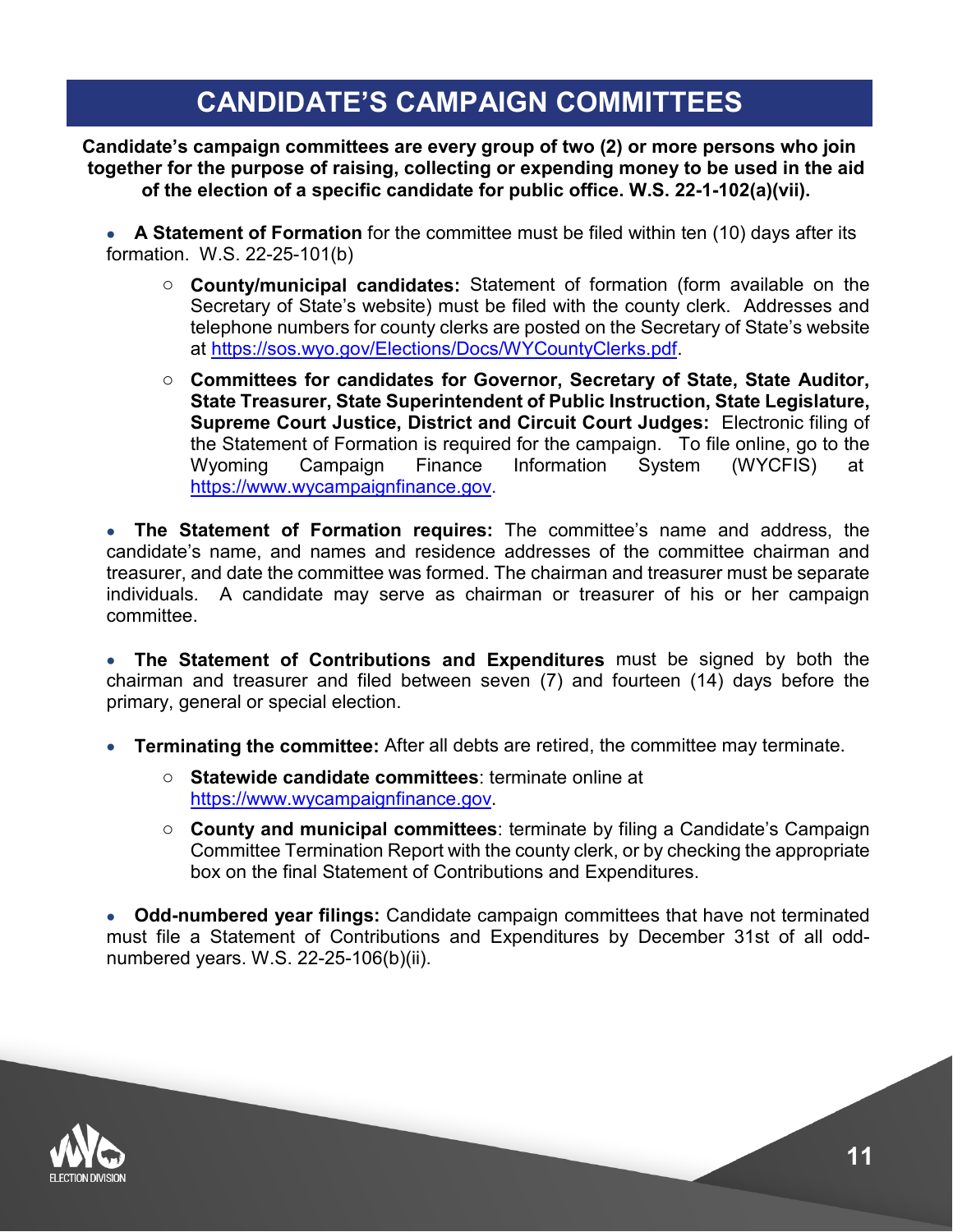# **POLITICAL ACTION COMMITTEES**

#### **PAC means any group of two or more persons who are organized and associated for the purpose of raising, collecting or spending money to be used in influencing an election. W.S. 22-1-102(a)(xx).**

- **A Statement of Formation** must be filed within ten (10) days after a PAC is formed. This filing is required by law for a committee formed before an election to raise and expend funds or after an election to defray debts.
- **The Statement of Formation requires:** The name and mailing address of the committee, the date formed, the name and residence address of the committee chairman and treasurer, the purpose of the committee, and the name of candidates supported or opposed (if known). If the committee forms to aid in the support or defeat of a ballot proposition (such as a proposed constitutional amendment or bond issue) or to support or oppose a petition drive, this is to be described on the statement of formation.
- **Contribution restrictions:** Contributions may only be received from a corporation, partnership, trade union, professional association, or civic, fraternal or religious group if the PAC does not directly coordinate with any candidates. Contributions from these entities may be used for the support or defeat of ballot propositions or initiative and referendum petition drives.
- **The Statement of Contributions and Expenditures** must be signed by both the chairman and treasurer and filed between seven (7) and fourteen (14) days before the primary, general or special election.
	- **PACs supporting or opposing local or municipal ballot issues or petition drives** must file with the city or county clerk. **This may require a report to be filed with both the Secretary of State and the respective county clerk.**
- **Odd-Year report:** PACs that have previously filed a statement of contributions and expenditures and have not filed a PAC Termination Report must file a Statement of Contributions and Expenditures by December 31st of odd-numbered (non-election) years. W.S. 22-25-106(b)(ii).
- **Terminating the committee:** After all committee debts are retired, the committee may terminate.
	- o **Statewide PACs** must terminate online at [https://www.wycampaignfinance.gov.](https://www.wycampaignfinance.gov/)
	- o **County/local PACs** may terminate by filing a Termination Report with the county clerk, or by checking the appropriate box on the final Statement of Contributions and Expenditures.

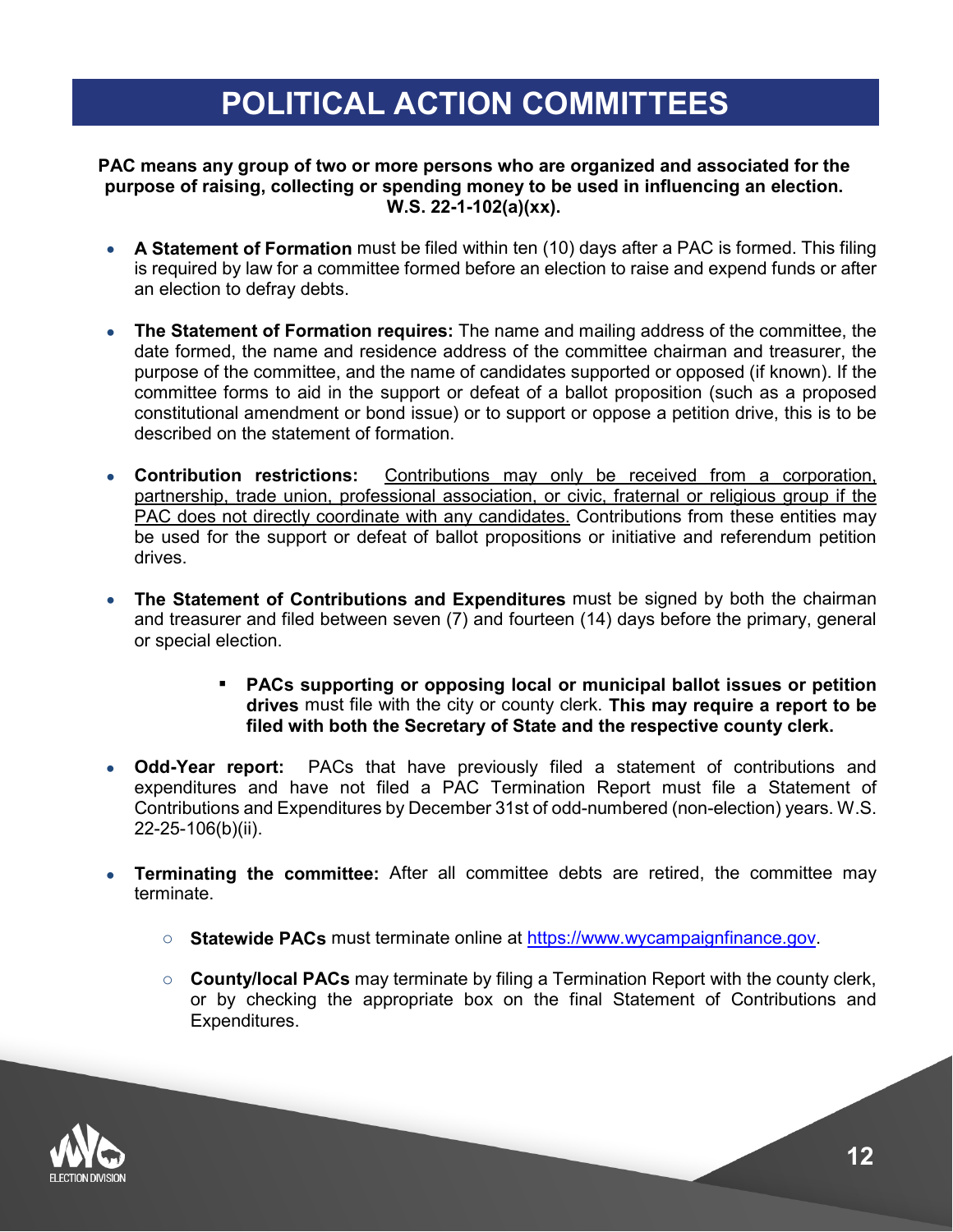# **ORGANIZATIONS**

#### **Organization means any corporation, partnership, trade union, professional association or civic, fraternal or religious group or other profit or nonprofit entity or any other entity influencing an election, except a political party, political action or candidate's campaign committee.**

- Any organization making an independent expenditure under W.S. 22-25-102(k), or electioneering communication under W.S. 22-25-101(c)(i), and any other organization supporting or opposing a ballot proposition which expends funds in any election shall file:
	- o **A statement of formation** within ten (10) days of causing, or intending to cause, an electioneering communication or independent expenditure, or within twenty-four (24) hours if the independent expenditure or electioneering communication is made with ten (10) days of a primary, general, or special election.
	- o **Statement of Contributions and Expenditures** between seven (7) and fourteen (14) days before the election. (Primary, General, or Special)
		- See section "Campaign Finance Reporting" for details about contributions and expenditures and filing deadlines.
		- **Organizations supporting or opposing local or municipal ballot issues or petition drives** must file with the city or county clerk.
		- **Organizations supporting or opposing statewide ballot issues or petition drives:** File electronically on the Secretary of State's Campaign Finance Information System (WYCFIS).
		- **This may require a report to be filed with both the Secretary of State and the respective county clerk.**
- **"Independent Expenditure"** means an expenditure that is made without consultation or coordination with a candidate or an agent of a candidate whose nomination or election the expenditure supports or whose opponent's nomination or election the expenditure opposes. W.S. 22-25-101(c)(iii)
- **"Electioneering Communication"** means any communication that depicts a clearly identified candidate, but does not expressly advocate the nomination, election or defeat of the candidate or the adoption or defeat of any ballot proposition, and is made within thirty (30) calendar days of a primary election, sixty (60) calendar days of a general election, or twenty-one (21) calendar days of a special election. W.S. 22-25-101(c)(i)

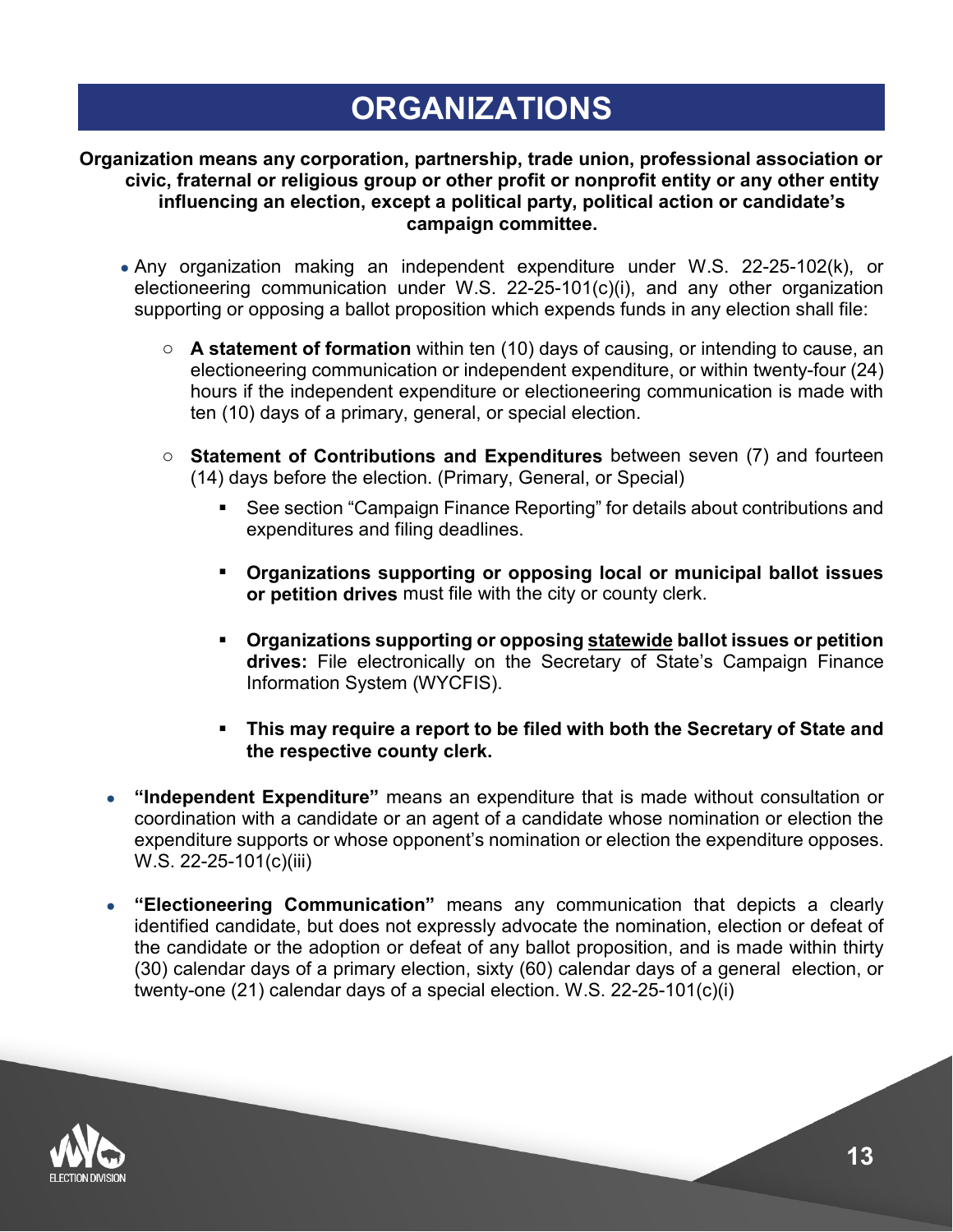# **POLITICAL PARTIES**

**No political party funds shall be expended directly or indirectly in aid of the nomination of any one person against another person of the same political party running in the primary election. In the general election, a party may specifically contribute to their party's candidate for office. W.S. 22-25-104.**

- **Electronic filing of the campaign finance report:** Each state party and county central committee must electronically file an itemized Statement of Contributions and Expenditures with the Secretary of State using the Wyoming Campaign Finance Information System (WYCFIS).
	- o Must be filed within ten (10) days after the general or special election.
	- o The report must include all contributions and expenditures relating to campaign expenses, including all normal operating expenses from the time the report was filed for the previous general election to the filing deadline for the current general election.
	- o This means any financial activity from odd-numbered years must be included in the report. To electronically file reports, go to [https://www.wycampaignfinance.gov](https://www.wycampaignfinance.gov/)
- **Contribution restrictions:** Contributions may only be received from a corporation, partnership, trade union, professional association, or civic, fraternal or religious group if the party does not directly coordinate with any candidates.
- **Contributions and expenditures report** shall attribute all campaign contributions, expenses and obligations to a specific candidate only if the campaign contributions, expenses and obligations can be specifically identified to that specific candidate to the exclusion of other candidates on the ticket.
	- $\circ$  If a candidate is identified in the statement, the party committee must provide a copy of the report to the candidate within ten (10) days after the general or special election. The report must be signed by the chairman or an officer designated by the chairman. W.S. 22-25-106(d).
- **Organizations affiliated with a political party**, such as Young Democrats or Republican Women's Club, should check with their respective party authority to determine whether the party's internal governance allows direct contributions to candidates. W.S. 22-25-102(f).

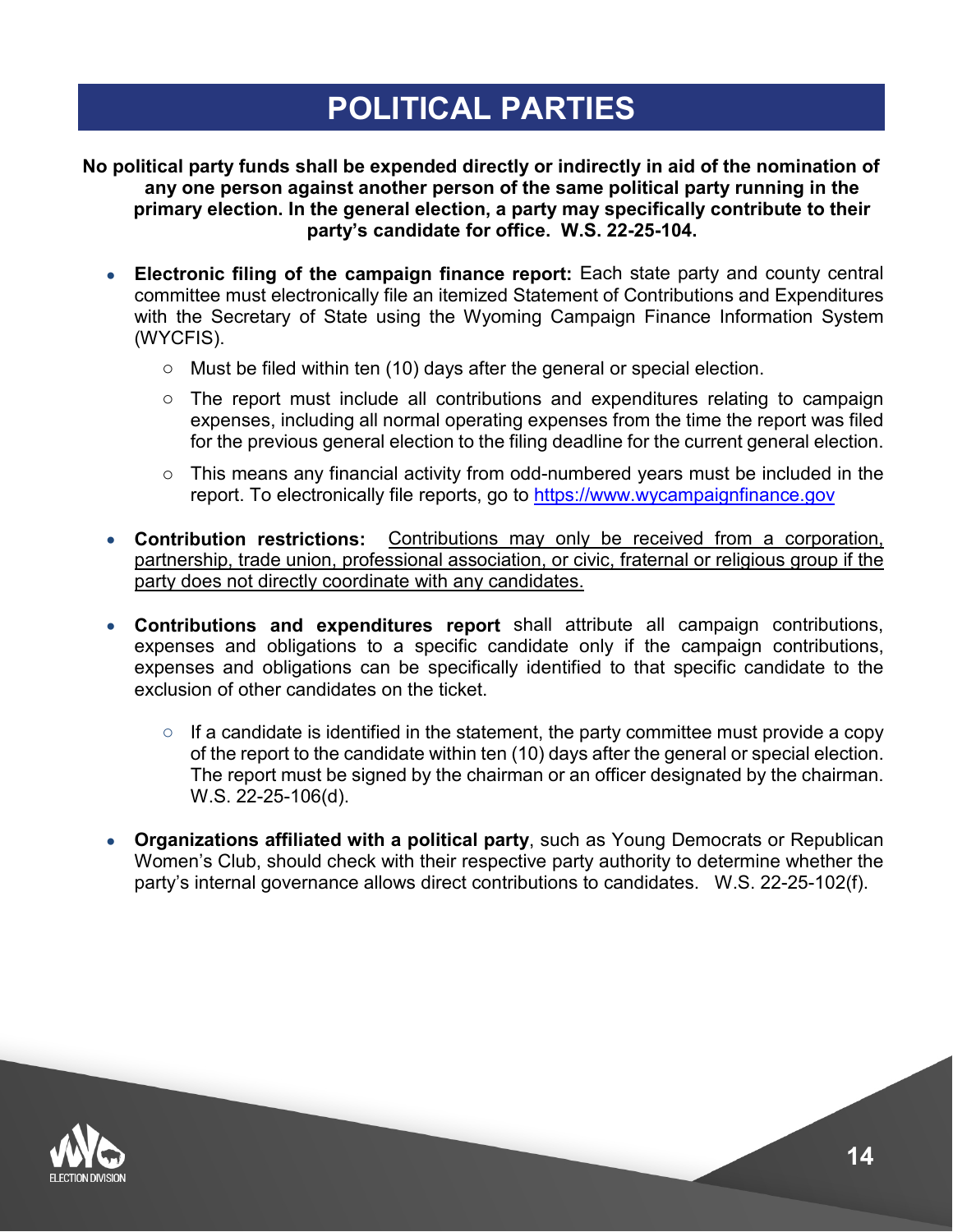# **VIOLATING THE CAMPAIGN PRACTICES ACT**

**Anyone violating any provision of the Wyoming Campaign Practices Act may be guilty of a misdemeanor or felony resulting in a fine, incarceration, or both. Any corporation, person or organization violating the contribution limits or prohibited acts is subject to a civil penalty up to \$10,000. Civil action may be brought by any candidate adversely affected by the transgression, by any political party or by a prosecuting authority.**

## **Campaign Finance Reporting Violations**

Candidates, committees, organizations or political parties who fail to file required campaign finance reports within the stipulated times are subject to civil penalties. A candidate failing to file shall have their name printed on a publicly available list drafted by the appropriate filing office. The candidate will also be notified that they will have 21 days to file the delinquent report or be subject to civil penalties.

If a late filer fails to file within this 21 day window, the appropriate filing office, or county attorney, will issue a final order imposing a civil penalty. The civil penalties are: up to \$500.00 per day for a failure to file with the Secretary of State, and up to \$200.00 per day for a failure to file with the County Clerk. Candidates authorizing a campaign committee to file on their behalf will be jointly and severally liable with the officers of their committee for the fine.

Within 20 days of the date of the final order's issuance, a person may submit a request for reconsideration. They must submit documentation to the appropriate filing office or county attorney showing good cause. The filing office or county attorney may waive a civil penalty upon a showing of good cause. A decision to not waive a civil penalty is subject to the contested case procedures of the Wyoming Administrative Procedure Act. A decision by a county attorney to not waive a civil penalty is appealable to a circuit court of appropriate jurisdiction.

A civil penalty imposed on a person shall be paid within 30 days of the final order, or 30 days of the date a decision denying reconsideration is issued. Any penalty that is not paid within the required time shall bear interest at a rate of 18% per annum until it is paid or collected. Please note, however, interest will not accrue when a penalty is being reviewed by a court or during the pendency of a contested case proceeding.

The Secretary of State will notify the attorney general of all delinquent penalties. A delinquent penalty may be recovered in an action brought in the name of the state of Wyoming in any court of appropriate jurisdiction.

W.S. 22-25-108.

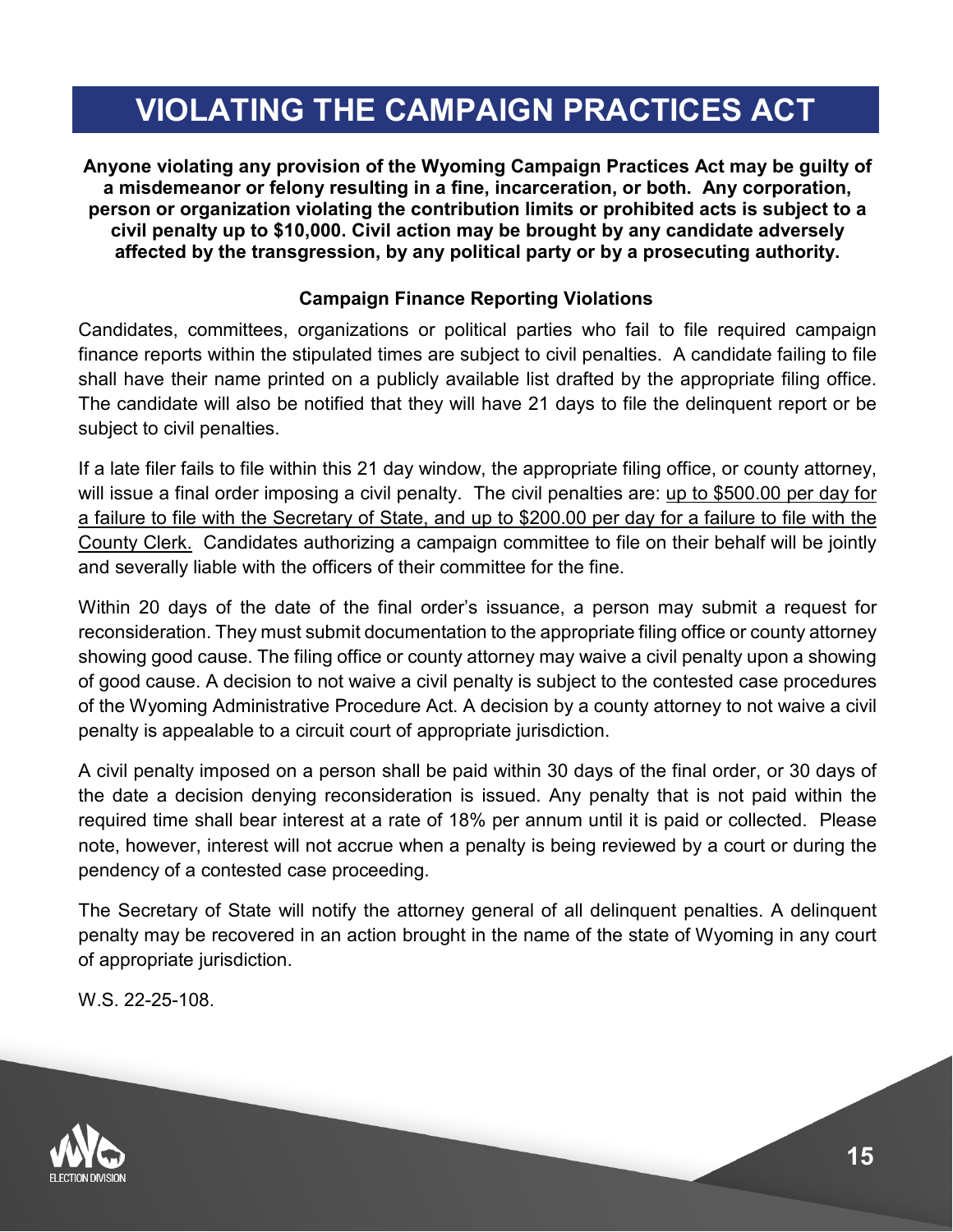# **ELECTION COMPLAINTS**

**Any person suspecting a violation of the Wyoming Election Code may file a written complaint with the Secretary of State for matters pertaining to statewide and legislative candidates, committees, organizations or violations of W.S. 22-25-106(d) by a county party central committee. Any person may file a written complaint with the county clerk regarding any violation of the Election Code by any county or municipal candidate, committee or organization.** 

For complaints filed with the Secretary of State, if the Secretary of State finds the complaint has merit and suspects a violation of the Election Code, he shall refer the complaint to the Wyoming attorney general. The attorney general may prosecute the complaint in the district court where the violation was alleged to occur.

For complaints filed with the county clerk, if the county clerk finds the complaint has merit and suspects a violation of the Election Code, the county clerk shall refer the complaint to the district attorney for the county in which the candidate resides for investigation and prosecution.

Complaints alleging an Election Code violation by the Secretary of State shall be filed with the attorney general for investigation and prosecution. Complaints that the county clerk violated the Election Code shall be filed with the district attorney for the county for investigation and prosecution.

The Secretary of State or county clerk are also permitted to report suspected violations of the Election Code to the appropriate prosecuting authority.

A complaint of a violation of false voting or other registration offenses shall be filed with the county clerk to be investigated by the county sheriff. If a county clerk fails or refuses to take action, suspected violations may be filed with the attorney general.

W.S. 22-26-121.

# **ELECTION & CAMPAIGN RESOURCES**

| <b>Local Campaign Finance Report Forms</b>            | (County and municipal candidates/committees)                             |
|-------------------------------------------------------|--------------------------------------------------------------------------|
| <b>Voter Data Order Form</b>                          | (May request voter data from SOS or County<br>Clerk)                     |
| <b>Key Election Dates</b>                             | (Main election events and activities)                                    |
| <b>Statewide online reporting system:</b><br>(WYCFIS) | Statewide candidates/committees/PACs/Political<br>Parties/Organizations) |
| <b>Wyoming Election Code</b>                          | (Available Electronically)                                               |
| <b>Rules</b>                                          | (Ensure compliance with state and federal laws;<br>provides uniformity.) |

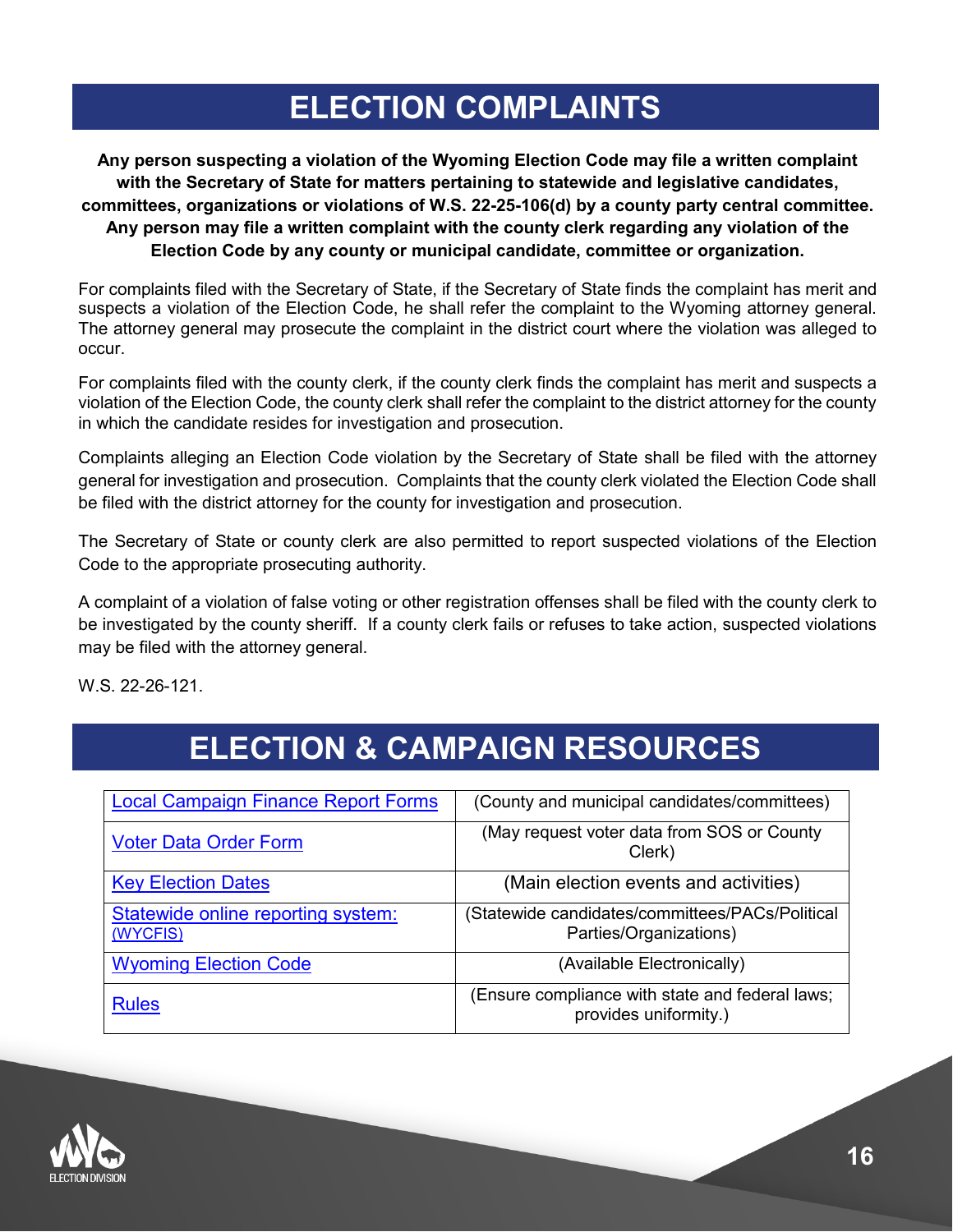## **CHAPTER 25 – CAMPAIGN PRACTICES**

#### **22-25-101. Definitions; statement of formation.**

(a) Repealed By Laws 1998, ch. 100, § 5.

(b) A political action committee and a candidate's campaign committee, except those formed under federal law, shall file a statement of formation within ten (10) days after formation. This filing is required when any political action committee or candidate's campaign committee is formed, whether before an election to aid in the campaign or formed after an election to defray campaign debts incurred. The chairman and treasurer of a committee shall be separate individuals. The statement of formation shall list the name and mailing address of the committee, name and address of the committee chairman and treasurer, date committee formed and the purpose of committee. The statement of formation shall be filed in those offices as provided by W.S. 22-25-107.

(c) Any organization that receives contributions or expends funds totaling in aggregate more than one thousand dollars (\$1,000.00) for the purpose of causing independent expenditures or electioneering communications to be made shall file a statement of formation for the purpose of filing campaign reports in accordance with W.S. 22-25-106(h). Any organization that has not previously filed a statement of formation that is required by this subsection shall file a statement of formation within ten (10) days of causing or intending to cause the independent expenditure or electioneering communication to be made in any primary, general or special election or within twenty-four (24) hours if the independent expenditure or electioneering communication is made within ten (10) days of any primary, general or special election. The statement of formation as referenced in this subsection shall be filed in those offices as provided by W.S. 22-25-107 and shall list the:

(i) Name and mailing address of the organization;

(ii) Name and mailing address of the organization's chairman and treasurer, if applicable, or the organization's designee;

(iii) Date the organization formed; and

(iv) Purpose of the organization

(d) As used in this chapter:

(i) "Electioneering communication" means, except as otherwise provided by paragraph (ii) of this subsection, any communication, including an advertisement, which is publicly distributed as a billboard, brochure, email, mailing, magazine, pamphlet or periodical, as the component of an internet website or newspaper or by the facilities of a cable television system, electronic communication network, internet streaming service, radio station, telephone or cellular system, television station or satellite system and which:

(A) Refers to or depicts a clearly identified candidate for nomination or election to public office or a clearly identified ballot proposition and which does not expressly advocate the nomination, election or defeat of the candidate or the adoption or defeat of the ballot proposition;

(B) Can only be reasonably interpreted as an appeal to vote for or against the candidate or ballot proposition;

(C) Is made within thirty (30) calendar days of a primary election, sixty (60) calendar days of a general election or twenty-one (21) calendar days of any special

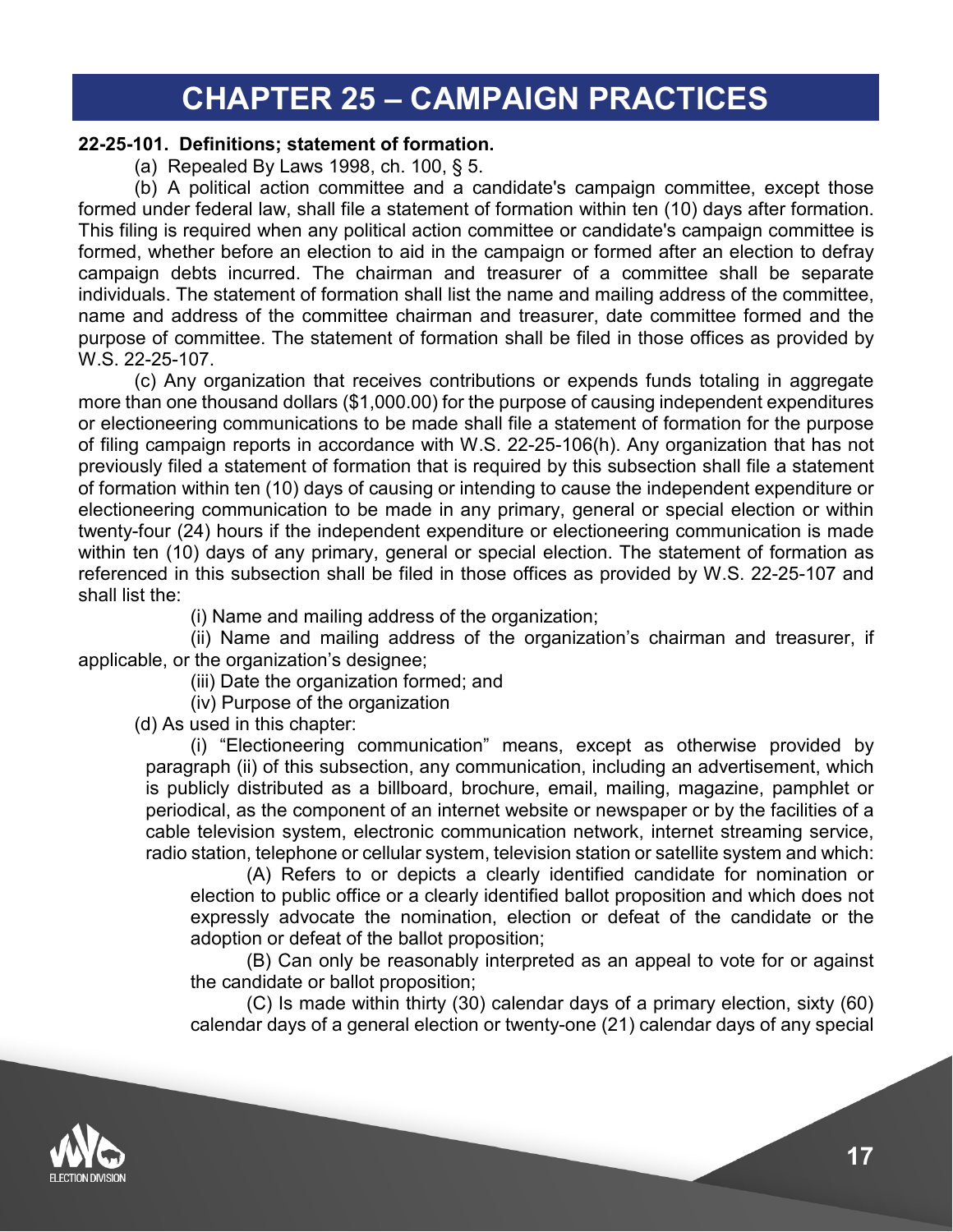election during which the candidate or ballot proposition will appear on the ballot; and

(D) Is targeted to the electors in the geographic area:

(I) The candidate would represent if elected; or

(II) Affected by the ballot proposition.

(ii) "Electioneering communication" does not mean:

(A) A communication made by an entity as a component of a newsletter or other internal communication of the entity which is distributed only to members or employees of the entity;

(B) A communication consisting of a news report, commentary or editorial or a similar communication, protected by the first amendment to the United States constitution and article 1, section 20 of the Wyoming constitution, which is distributed as a component of an email, internet website, magazine, newspaper or periodical or by the facilities of a cable television system, electronic communication network, internet streaming service, radio station, television station or satellite system;

(C) A communication made as part of a public debate or forum that invites at least two (2) opposing candidates for public office or one (1) advocate and one (1) opponent of a ballot proposition or a communication that promotes the debate or forum and is made by or on behalf of the person sponsoring or hosting the debate or forum;

(D) The act of producing or distributing an electioneering communication.

(iii) "Independent expenditure" means an expenditure that is made without consultation or coordination with a candidate, candidate's campaign committee or the agent of a candidate or candidate's campaign committee and which expressly advocates the:

(A) Nomination, election or defeat of a candidate; or

(B) Adoption or defeat of a ballot proposition.

(iv) "Organization", as used in this chapter, means any corporation, partnership, trade union, professional association or civic, fraternal or religious group of other profit or nonprofit entity or any other entity influencing an election, except a political party, political action committee or candidate's campaign committee.

## **22-25-102. Contribution of funds or election assistance restricted; limitation on contributions; right to communicate; civil penalty.**

(a) Except as otherwise provided in this section, no organization except a political party, political action committee or candidate's campaign committee, directly or indirectly through any officer, member, director or employee, shall contribute funds, other items of value or election assistance directly to any candidate or candidate's campaign committee or to any political party or political action committee which directly coordinates with a candidate or a candidate's campaign committee. The secretary of state shall promulgate rules to define direct coordination as prohibited by this section. No person shall solicit or receive a payment or contribution from an organization prohibited from making contributions under this subsection.

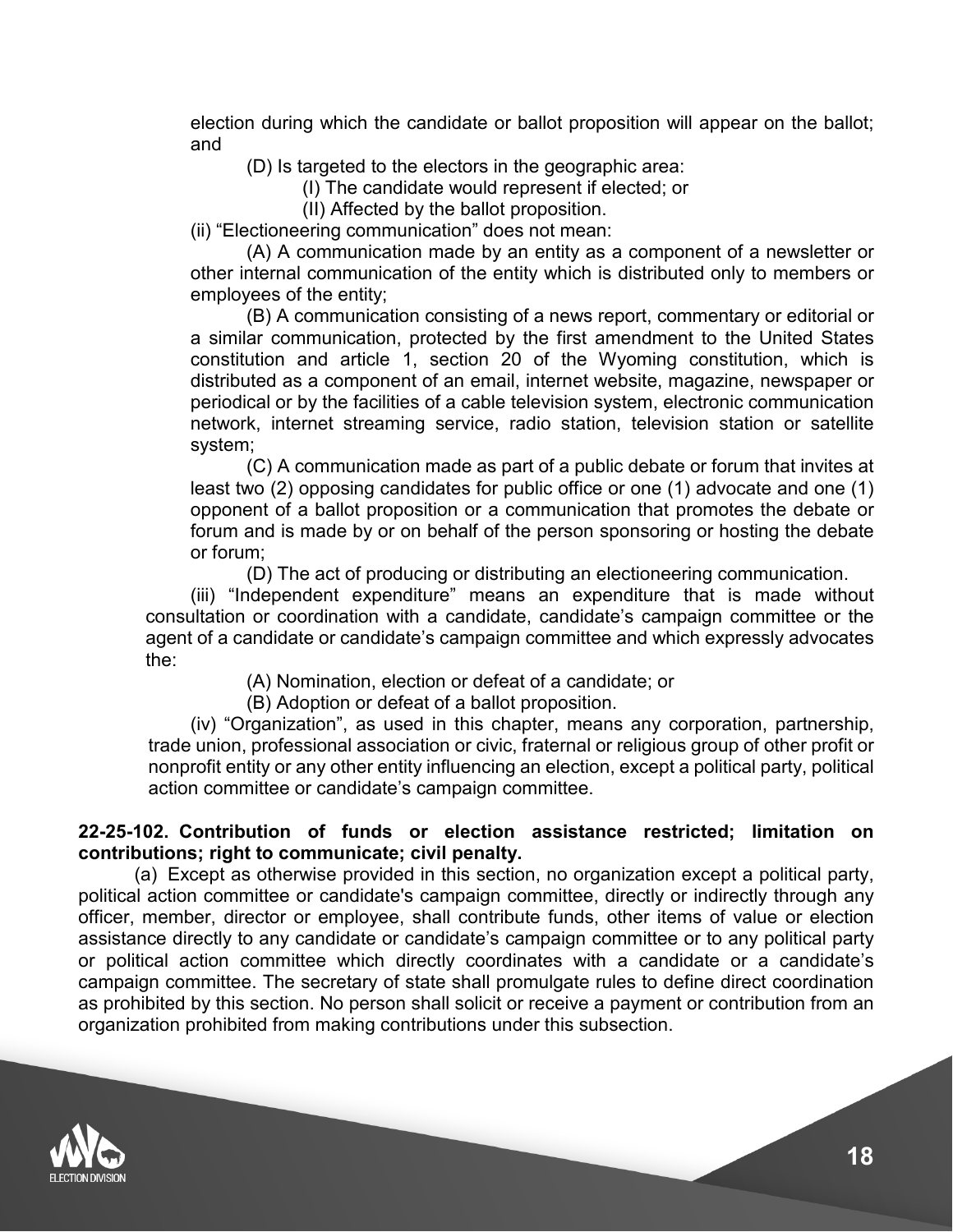(b) Except as otherwise provided in this section, only a natural person, political party, or a political action committee or a candidate's campaign committee organized under W.S. 22-25-101 shall contribute funds or election assistance directly to any candidate or group of candidates. No person shall solicit or receive a political payment or contribution from any source other than a natural person, political party, political action committee or candidate's campaign committee organized under W.S. 22-25-101.

(c) Except as otherwise provided in this section, no individual other than the candidate, or the candidate's immediate family shall contribute directly or indirectly:

(i) To any candidate for statewide political office, or to any candidate for statewide political office's candidate's campaign committee:

(A) More than two thousand five hundred dollars (\$2,500.00) per election; and

(B) Except as otherwise provided in this subparagraph, no contribution for the general election may be given prior to the date for the primary election. This subparagraph shall not apply to any candidate unopposed in the primary election or nominated in accordance with W.S. 22-4-303 or 22-5-301.

(ii) To any candidate for nonstatewide political office, or to any candidate for nonstatewide political office's candidate's campaign committee:

(A) More than one thousand five hundred dollars (\$1,500.00) per election; and

(B) Except as otherwise provided in this subparagraph, no contribution for the general election may be given prior to the date for the primary election. This subparagraph shall not apply to any candidate unopposed in the primary election or nominated in accordance with W.S. 22-4-303 or 22-5-301.

(iii) Repealed by Laws 2015, ch. 80,  $\S$  1.

(d) Repealed by Laws 2019, ch. 1, § 2.

(e) Any violation of the provisions of subsection (a), (b), (c), (j), (m) or (n) of this section is subject to a civil penalty up to five thousand dollars (\$5,000.00) and costs including a reasonable attorney's fee for a first violation and up to ten thousand dollars (\$10,000.00) and costs including a reasonable attorney's fee for a second or subsequent violation which shall be imposed in a court of competent jurisdiction. The amount of penalty imposed shall be in such amount as will deter future actions of a similar nature. An action to impose the civil penalty may be prosecuted by and in the name of any candidate adversely affected by the transgression, any political party, any county attorney, any district attorney or the attorney general. Proceeds of the penalty collected shall be paid to the state treasurer and credited as provided in W.S. 8-1-109.

(f) Direct contributions from any entity affiliated with a political party do not violate subsection (a) of this section. These contributions shall be a matter of internal party governance. Contributions to political parties are not subject to the limits of subsection (c) of this section provided the contributions are available to use as the appropriate party authorities choose and are not exclusively dedicated to any particular candidate. Contributions donated to a political party which are designated by the donor to be used only for a particular candidate and no other purpose are subject to the limitations of subsection (c) and of this section.

(g) The prohibitions in this section do not apply to contributions of funds or other items of value to political parties for the purpose of supporting multi-state or national political party

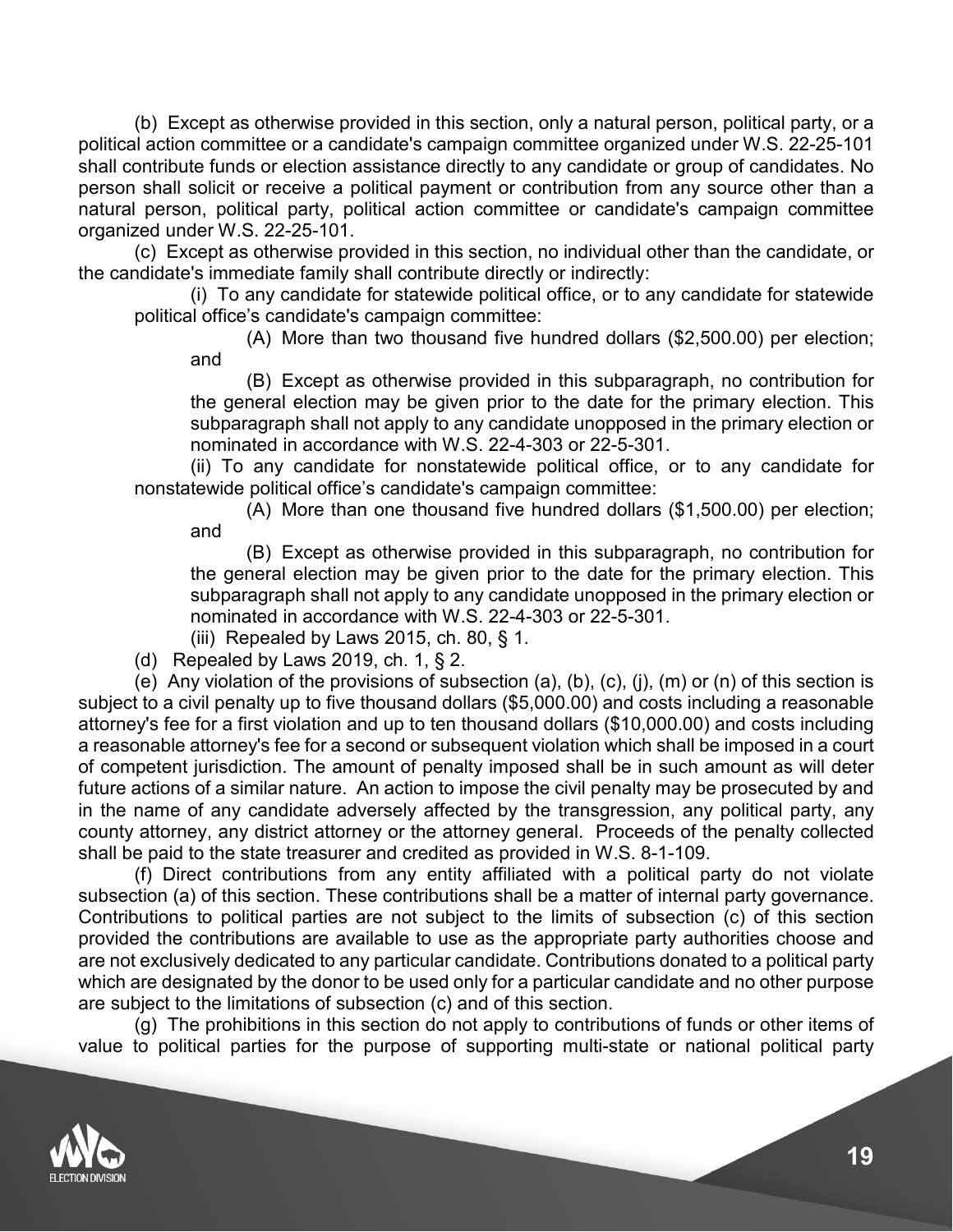conferences or conventions. Any contribution made pursuant to this subsection shall also comply with all applicable federal election commission regulations governing contributions to political parties. Any political party which receives funds to sponsor such conferences or conventions shall file an itemized statement of contributions and expenditures with the secretary of state within ten (10) days after the conference or convention.

(h) No organization, political party, political action committee or candidate's campaign committee shall solicit or obtain contributions for any of the purposes specified in subsection (a) of this section from an individual on an automatic basis, including but not limited to a payroll deduction plan or reverse checkoff method, unless the individual who is contributing affirmatively consents in writing to the contribution. Nothing in this subsection shall be construed to authorize contributions otherwise prohibited under this election code.

(j) For purposes of subsection (c) of this section the primary, general and special elections shall be deemed separate elections. No candidate for political office shall accept, directly or indirectly, contributions which violate subsection (c) of this section. Contributions to a candidate's campaign committee shall be considered to be contributions to the candidate. Subsection (c) of this section does not limit political contributions by political parties, nor expenditures by a candidate from his own funds nor from his candidate's campaign committee funds.

(k) The prohibitions in this section shall not be construed to prohibit any organization from:

(i) Exercising its first amendment rights to cause electioneering communications or independent expenditures to be made;

(ii) Bearing any portion of a political action committee's administrative costs or costs of soliciting contributions.

(m) Except as otherwise provided in this section, no political action committee shall contribute directly or indirectly more than five thousand dollars (\$5,000.00) per election to any candidate for political office other than statewide political office. For purposes of this subsection the primary, general and special elections shall be deemed separate elections. No candidate for political office shall accept, directly or indirectly, contributions which violate this subsection. Contributions to a candidate's campaign committee shall be considered to be contributions to the candidate. This subsection does not limit political contributions by political parties, nor expenditures by a candidate from his own funds nor from his candidate's campaign committee funds.

(n) Contributions donated to a political action committee which are designated by the donor to be used only for a particular candidate and no other purpose are subject to the limitations of subsection (c) of this section.

## **22-25-103. Identifiable expenses; exceptions.**

(a) Identifiable expenses include:

(i) All forms of advertising expenses, including, but not limited to, radio, television, billboards and posters;

(ii) Printing expenses;

(iii) Expenses for retaining the services of a professional campaign consultant, or public relations or management firm;

(iv) Postage.

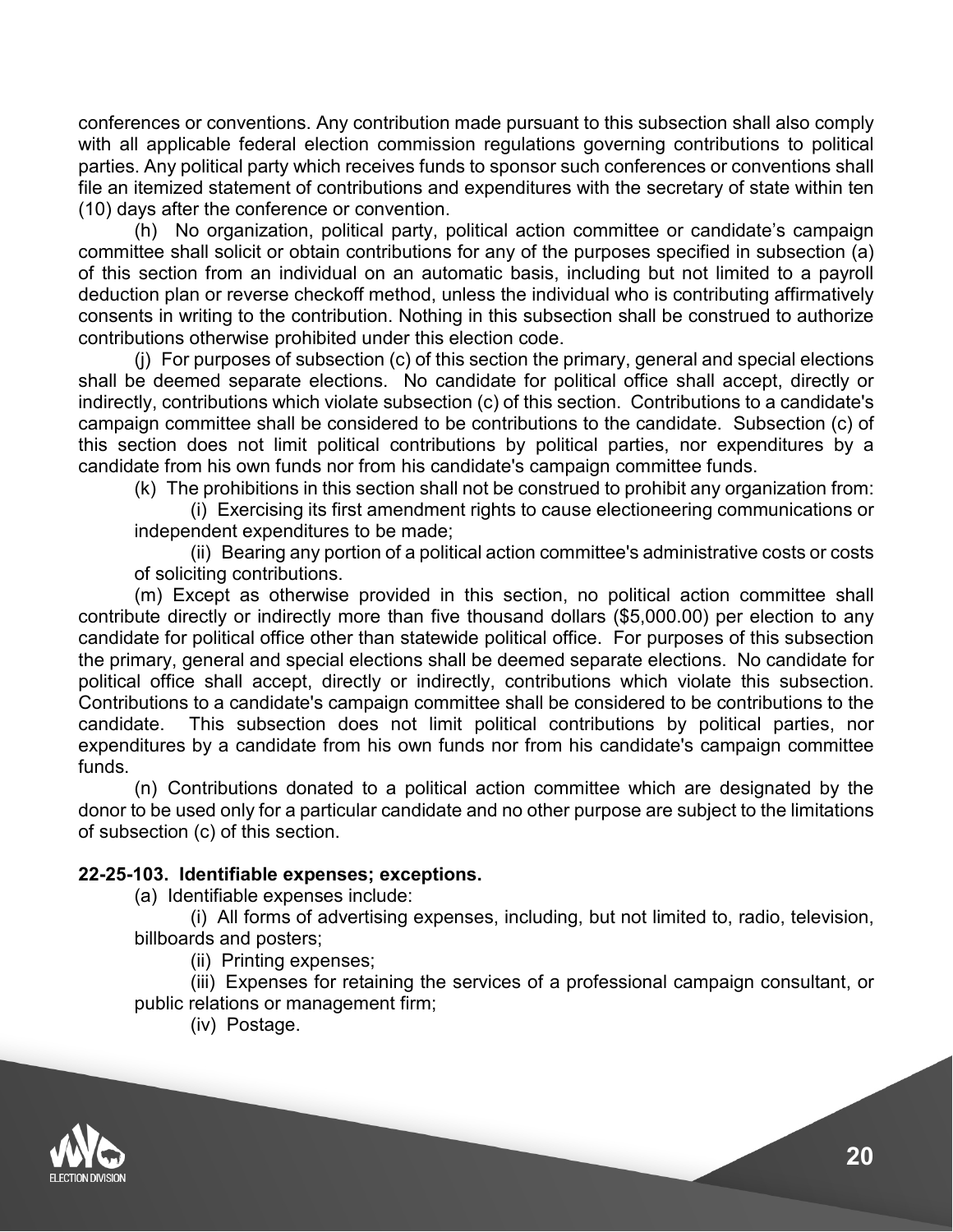(b) Staff and postage expenses of a political party central committee, checking account service charges of a political action committee and a candidate's personal campaign expenses for travel and meals and checking account service charges are not identifiable expenses.

(c) Advertising expenses by a party central committee are not identifiable expenses for the candidate if the entire slate of candidates, below the national level, is advertised by the committee even though all candidates are not included in each advertisement so long as the expenses for each candidate on the slate are substantially the same in any election.

**22-25-104. Restriction on party funds in primary elections.** No political party funds shall be expended directly or indirectly in the aid of the nomination of any one person as against another person of the same political party running in the primary election.

## **22-25-105. Campaign reporting forms; instructions and warning.**

(a) The secretary of state shall prescribe the forms for reporting contributions and expenditures for primary, general and special election campaigns, together with written instructions for completing the form and a warning that violators are subject to criminal charges and civil penalties if the forms are not completed and filed pursuant to law. The forms along with instructions and warning shall be distributed to the county clerk and shall be made available, whether in electronic or paper form, by the county clerk to each person filing an application for nomination in his office and to each political action committee and candidate's campaign committee required to file with the county clerk.

(b) The secretary of state shall promulgate rules to allow the forms required pursuant to subsection (a) of this section and any other forms and reports required to be filed with him pursuant to this chapter to be filed electronically.

## **22-25-106. Filing of campaign reports.**

(a) Except as otherwise provided in subsections (g) and (j) of this section and in addition to other reports required by this subsection:

(i) Every candidate, whether successful or not, shall file an itemized statement of contributions and expenditures at least seven (7) days but not more than fourteen (14) days before any primary, general or special election. Any contribution received or expenditure made after the statement has been filed, through the day of the election, whether a primary, general or special election, shall be filed as an amendment to the statement within ten (10) days after the election;

- (ii) Repealed by Laws 2019, ch. 1,  $\S$  2.
- (iii) Repealed by Laws 2019, ch. 1,  $\S$  2.

(iv) Reports under this subsection shall set forth the full and complete record of contributions including cash, goods or services and actual and promised expenditures, including all identifiable expenses as set forth in W.S. 22-25-103. For purposes of this section, a contribution is reportable when it is known and in the possession of, or the service has been furnished to, the person or entity required to submit a statement of contributions and expenditures. The date of each contribution of one hundred dollars (\$100.00) or more, any expenditure or obligation, the name of the person from whom received or to whom paid and the purpose of each expenditure or obligation shall be listed.

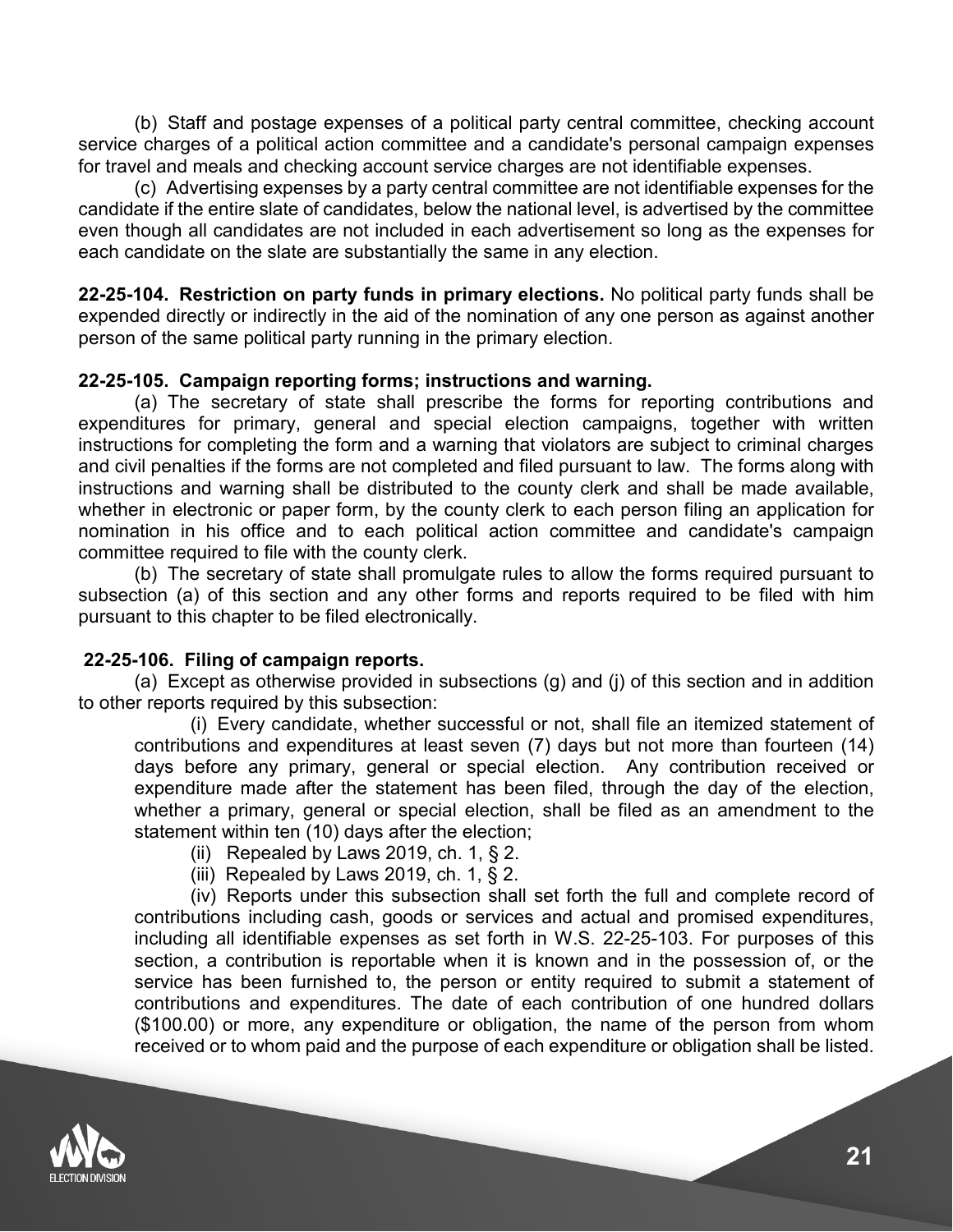All contributions under one hundred dollars (\$100.00) shall be reported but need not be itemized. Should the accumulation of contributions from a person exceed the one hundred dollar (\$100.00) threshold, all contributions from that person shall be itemized. Contributions, expenditures and obligations itemized in a statement filed by a political action committee, a candidate's campaign committee or by a political party central committee need not be itemized in a candidate's statement;

(v) Statements under this subsection shall be filed with those officers as provided in W.S. 22-25-107.

(b) Reports of itemized statements of contributions and expenditures, and statements of termination shall be made with the appropriate filing officers specified under W.S. 22-25-107 and in accordance with the following:

(i) Except as otherwise provided in this section, any political action committee and candidate's campaign committee, or any political action committee formed under the law of another state that contributes to a Wyoming political action committee or to a candidate's campaign committee shall file an itemized statement of contributions and expenditures at least seven (7) days but not more than fourteen (14) days before any primary, general or special election. Any contribution received or expenditure made after the statement has been filed, through the day of the election, whether a primary, general or special election, shall be filed as an amendment to the statement within ten (10) days after the election;

(ii) A committee formed after an election to defray campaign expenses incurred during a previous election and any political action or candidate's campaign committee which has not filed a statement of termination shall file an itemized statement of contributions and expenditures on December 31 of each odd-numbered year;

(iii) All candidates and committees shall continue to make the reports required under this subsection until the committee terminates and the candidate or committee files a statement of termination with the appropriate filing officer. A statement of termination may be filed upon retirement of all debts;

(iv) Repealed by Laws 2019, ch. 1, § 2.

(c) All reports required by subsection (b) of this section shall be signed by both the chairman and treasurer. The reports shall set forth the full and complete record of contributions including cash, goods or services and actual and promised expenditures. The date of each contribution of one hundred dollars (\$100.00) or more, any expenditure or obligation, the name of the person from whom received or to whom paid and the purpose of each expenditure or obligation shall be listed. Nothing in this subsection shall be construed to require the disclosure of the names of individuals paid to circulate an initiative or referendum petition. All contributions under one hundred dollars (\$100.00) shall be reported but need not be itemized. Should the accumulation of contributions from a person exceed the one hundred dollar (\$100.00) threshold, all contributions from that person shall be itemized. If the contributions, expenditures or obligations were for more than one (1) candidate, the amounts attributable to each shall be itemized separately.

(d) The chairman of each political party central committee for the state or county, or an officer of the party designated by him, shall file an itemized statement of contributions of one hundred dollars (\$100.00) or more, and any expenditures and obligations. The statement shall be filed within ten (10) days after a general or special election. The statement shall report all contributions, expenditures and obligations relating to campaign expenses, including normal

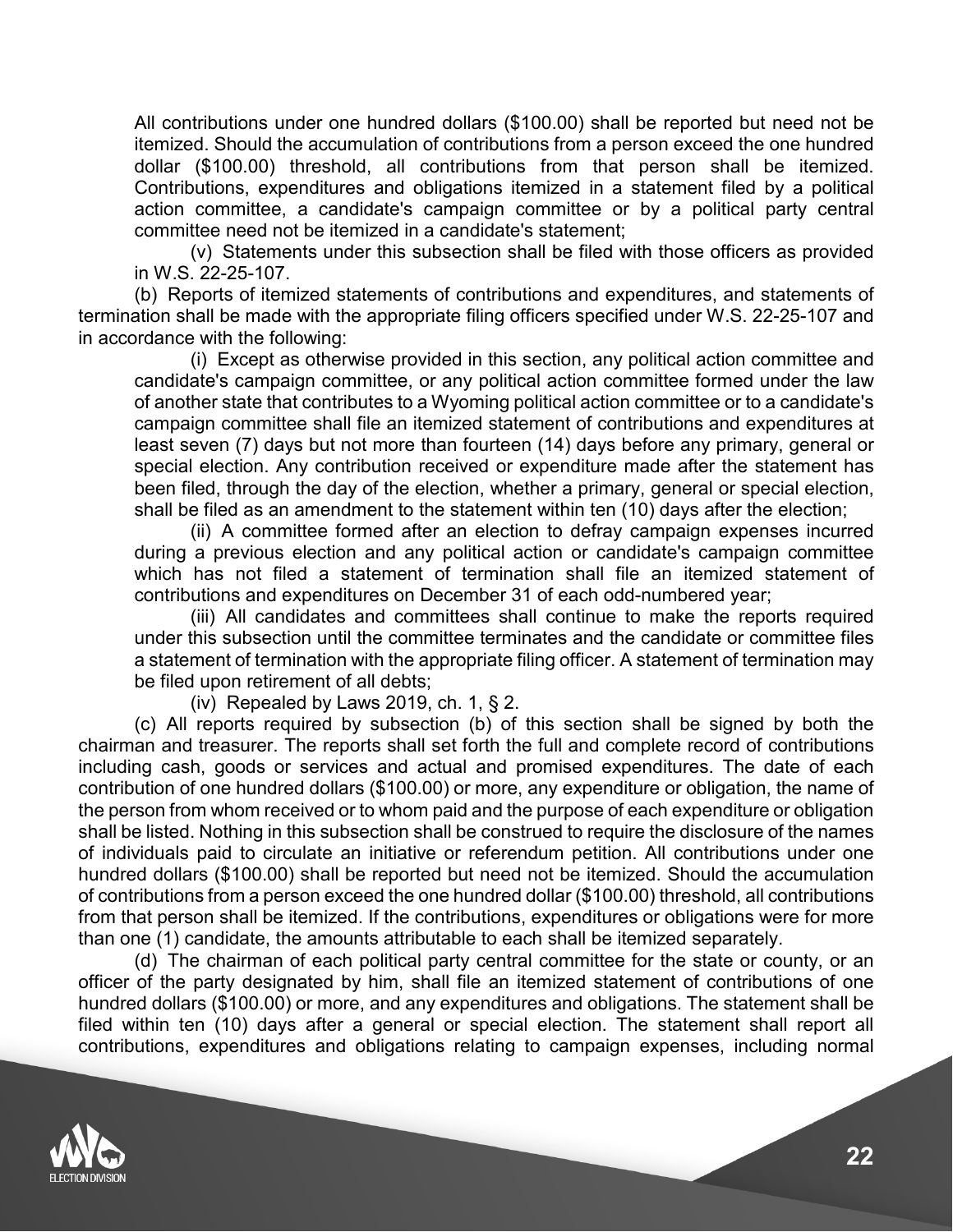operating expenses. All contributions under one hundred dollars (\$100.00) shall be reported but need not be itemized. Should the accumulation of contributions from a person exceed the one hundred dollar (\$100.00) threshold, all contributions from that person shall be itemized. It shall attribute all campaign contributions, expenses and obligations to a specific candidate only if the campaign contributions, expenses and obligations can be specifically identified to that specific candidate to the exclusion of other candidates on the ticket. A copy of the statement shall be furnished to each candidate identified in the statement within ten (10) days after the general or special election.

(e) If inaccuracies are found in a statement filed in accordance with this section or additional contributions or expenditures become known after filing an amendment as required by paragraph (a)(i), (b)(i) or (h)(ii) of this section, amendments to the original statements or additional statements shall be filed within a reasonable time not to exceed thirty (30) days from the time the inaccuracies or additional contributions or expenditures became known. For the purposes of this subsection, any net change less than two hundred dollars (\$200.00) need not be reported.

(f) Repealed by Laws 2019, ch. 1, § 2.

(g) Candidates for federal office, campaign committees for candidates for federal office and federal political action committees shall not be required to file contribution and expenditure reports under this section if the candidate or the committee is required to comply with federal election law reporting requirements.

(h) An organization that expends in excess of one thousand dollars (\$1,000.00) in any primary, general or special election to cause an independent expenditure or electioneering communication to be made shall file an itemized statement of contributions and expenditures with the appropriate filing office under W.S. 22-25-107. The statement shall:

(i) Identify the organization causing the electioneering communication or independent expenditure to be made and the individual acting on behalf of the organization causing the communication or expenditure to be made, if applicable;

 $(i)$  Be filed at least seven (7) days but not more than fourteen (14) days before any primary, general or special election. Any contribution received or expenditure made after the statement has been filed, through the day of the election, whether a primary, general or special election, shall be filed as an amendment to the statement within ten (10) days after the election;

(iii) Repealed by Laws 2019, ch. 1,  $\S$  2.

(iv) Only list those expenditures and contributions which relate to an independent expenditure or electioneering communication;

(v) Set forth the full and complete record of contributions which relate to an independent expenditure or electioneering communication, including cash, goods or services and actual and promised expenditures. The date of each contribution of one hundred dollars (\$100.00) or more, any expenditure or obligation, the name of the person from whom received or to whom paid and the purpose of each expenditure or obligation shall be listed. All contributions under one hundred dollars (\$100.00) shall be reported but need not be itemized. Should the accumulation of contributions from a person exceed the one hundred dollar (\$100.00) threshold, all contributions from that person shall be itemized;

(vi) Be signed by both the chairman and treasurer of the organization, if those positions are present in the organization, or by the organization's designee.

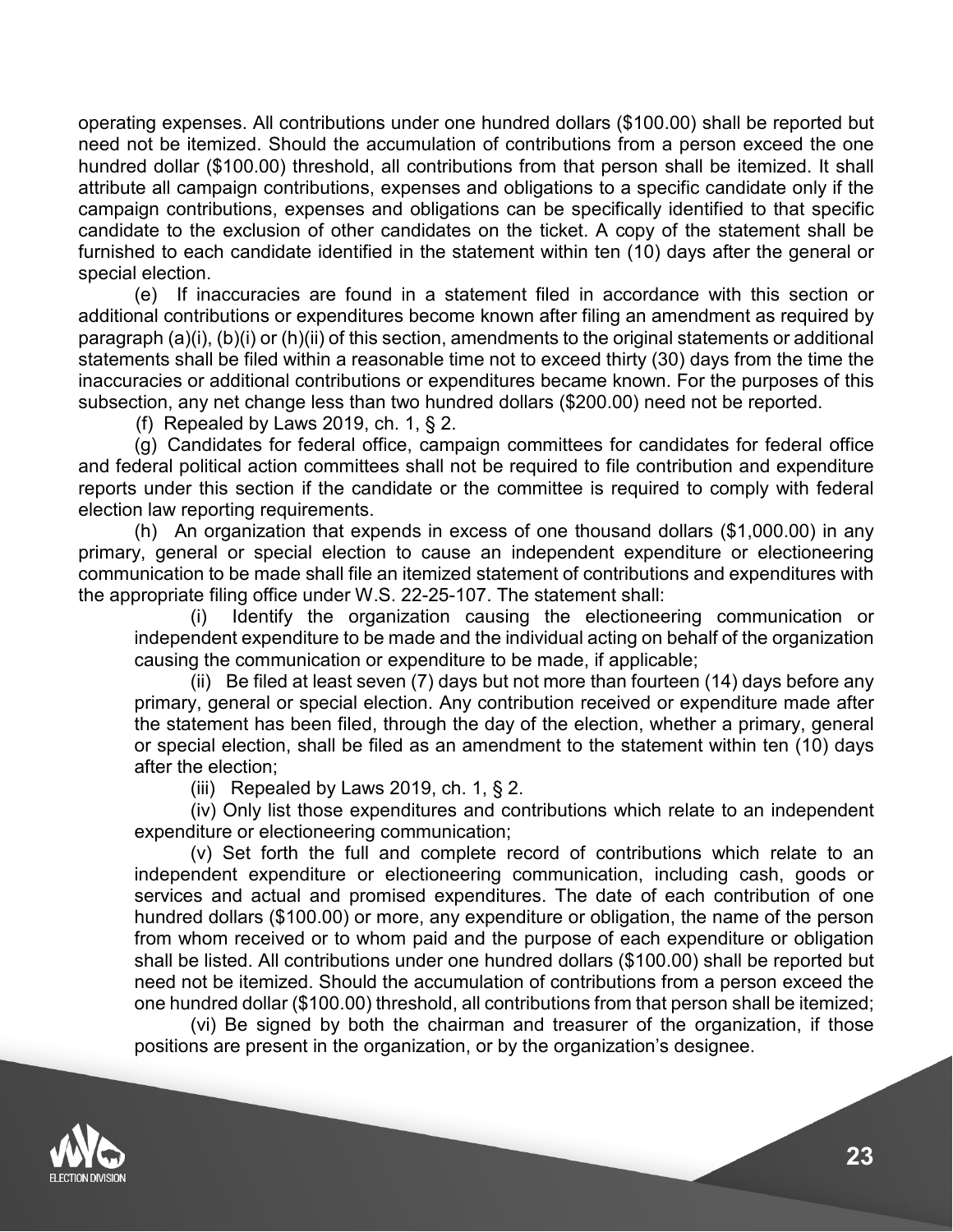(j) If a candidate has formed a candidate's campaign committee, the committee may file reports required by this section on behalf of the candidate if the candidate provides a signed document one (1) time each election cycle authorizing the committee to file reports on behalf of the candidate and attesting that the facts provided in the report are accurate. If a committee has filed a required report on behalf of a candidate under this subsection, the candidate shall not be required to separately file the report provided that the candidate shall remain individually responsible for any deficiencies in a report filed by the committee.

(k) Reports or statements filed under this section shall be filed under penalty of perjury.

## **22-25-107. Where reports to be filed.**

(a) All reports required under this chapter shall be filed as follows:

(i) Any candidate for a municipal, county, judicial, school or college board office and any political action committee or candidate's campaign committee supporting such a candidate and any political action committee or organization supporting or opposing a municipal initiative or referendum or ballot proposition within the county, or any organization that causes an independent expenditure or electioneering communication to be made within the county, shall file with the county clerk;

(ii) Any candidate for a state legislative or district judgeship office and any political action committee or candidate's campaign committee supporting or opposing such a candidate, shall file with the secretary of state;

(iii) Any candidate for statewide office shall file with the secretary of state;

(iv) A county party central committee shall file with the secretary of state;

(v) A state party central committee shall file with the secretary of state;

(vi) Precinct committeemen and precinct committeewomen elected at the primary election shall not be required to file a statement of contributions and expenditures;

(vii) Any political action committee or organization supporting or opposing any statewide initiative or referendum petition drive, any statewide ballot proposition or any candidate for statewide office and any organization causing an electioneering communication or an independent expenditure to be made and filing pursuant to W.S. 22-25-106(b)(i) or (h) shall file reports required by this section with the secretary of state.

(b) Reports required to be filed at least seven (7) days before any primary, general or special election shall be filed electronically.

(c) Any reports required under this chapter to be filed with:

(i) The secretary of state, shall be filed electronically as provided under W.S. 9-2-2501;

(ii) A county clerk, may be filed electronically if the board of county commissioners has adopted rules consistent with the requirements of W.S. 9-2-2501 which allow for electronic filing.

(d) Whenever "county clerk" is used in this chapter, it means the county clerk of the county in which the person resides.

(e) The secretary of state shall maintain a searchable database of reports filed pursuant to this chapter available to the public on or through the Internet as defined in W.S. 9-2-1035(a)(iii). The secretary of state shall be responsible for the provision of training and instruction for filers on how to access and use the campaign finance electronic filing system. The training shall be for

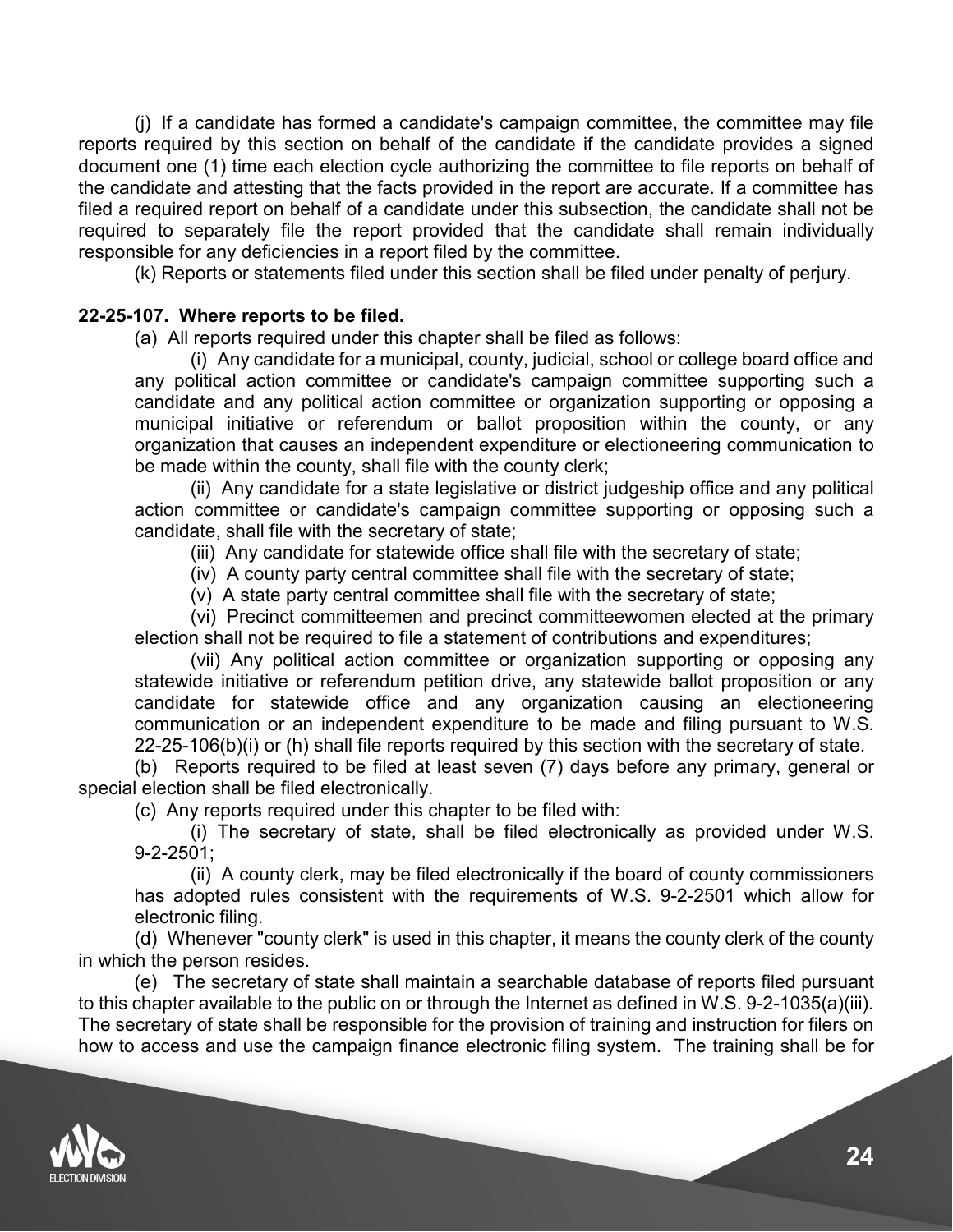the purpose of educating filers about use of the system, and is not intended to assist filers with filing their reports.

## **22-25-108. Failure of persons to file reports; notice; penalties; reconsideration.**

(a) Any person required to file a report under W.S. 22-25-106 shall be given notice prior to an election, by the appropriate filing office specified under W.S. 22-25-107, that failure to file the report within the time required by that section shall subject the person to civil penalties as provided in subsection (f) of this section. The notice shall inform any candidate's campaign committee, organization, political party or political action committee that the officers responsible for filing the report shall be subject to the same civil penalties as the candidate's campaign committee, organization, political party or political action committee for failure to file the report.

(b) Any person who fails to file a report under W.S. 22-25-106 within the time required by that section shall have their name printed on a list drafted by the appropriate filing office. The filing office shall:

(i) Immediately post the list in the filing office and make the list available to the public;

(ii) Notify the person at their address of record that the person has twenty–one (21) days from the date the notice was sent to comply with W.S. 22-25-106 or be subject to civil penalties as provided in subsection (f) of this section.

- (c) Repealed By Laws 2018, ch. 40, § 2.
- (d) Repealed By Laws 2018, ch. 40, § 2.
- (e) Repealed By Laws 2018, ch. 40, § 2.

(f) The appropriate filing office or the county attorney, for reports required to be filed with the county clerk, shall issue a final order imposing the civil penalty specified in this subsection against any person failing to comply with W.S. 22-25-106 twenty-one (21) days from the date the notice was sent under subsection (b) of this section. The final order shall be sent to the person at their address of record and shall notify the person of the right to request reconsideration of the order as provided in subsection (h) of this section. The filing office or county attorney shall impose the following civil penalty in the final order after giving due consideration to the willfulness of the failure to file, the person's level of experience with the reporting requirements under this act, efforts made to obscure the identity of the person required to file an any other factor evidencing an intent to evade reporting requirements under this act:

(i) Up to five hundred dollars (\$500.00) per day beginning on the date of the final order and ending when the report is filed for a failure to file a report with the secretary of state;

(ii) Up to two hundred dollars (\$200.00) per day beginning on the date of the final order and ending when the report is filed for a failure to file a report with the county clerk.

(g) Any candidate required to file a report under W.S. 22-25-106 who authorizes the candidate's campaign committee to file on their behalf as provided by W.S. 22-25-106(j) shall be jointly and severally liable with the candidate's campaign committee for any civil penalty imposed under this section.

(h) Any person may, within twenty (20) days of the date of a final order issued pursuant to subsection (f) of this section, request reconsideration of the order and submit documentation to the appropriate filing office or county attorney showing good cause for a failure to file a report. The filing office or county attorney may, after a decision finding good cause, waive any civil penalty

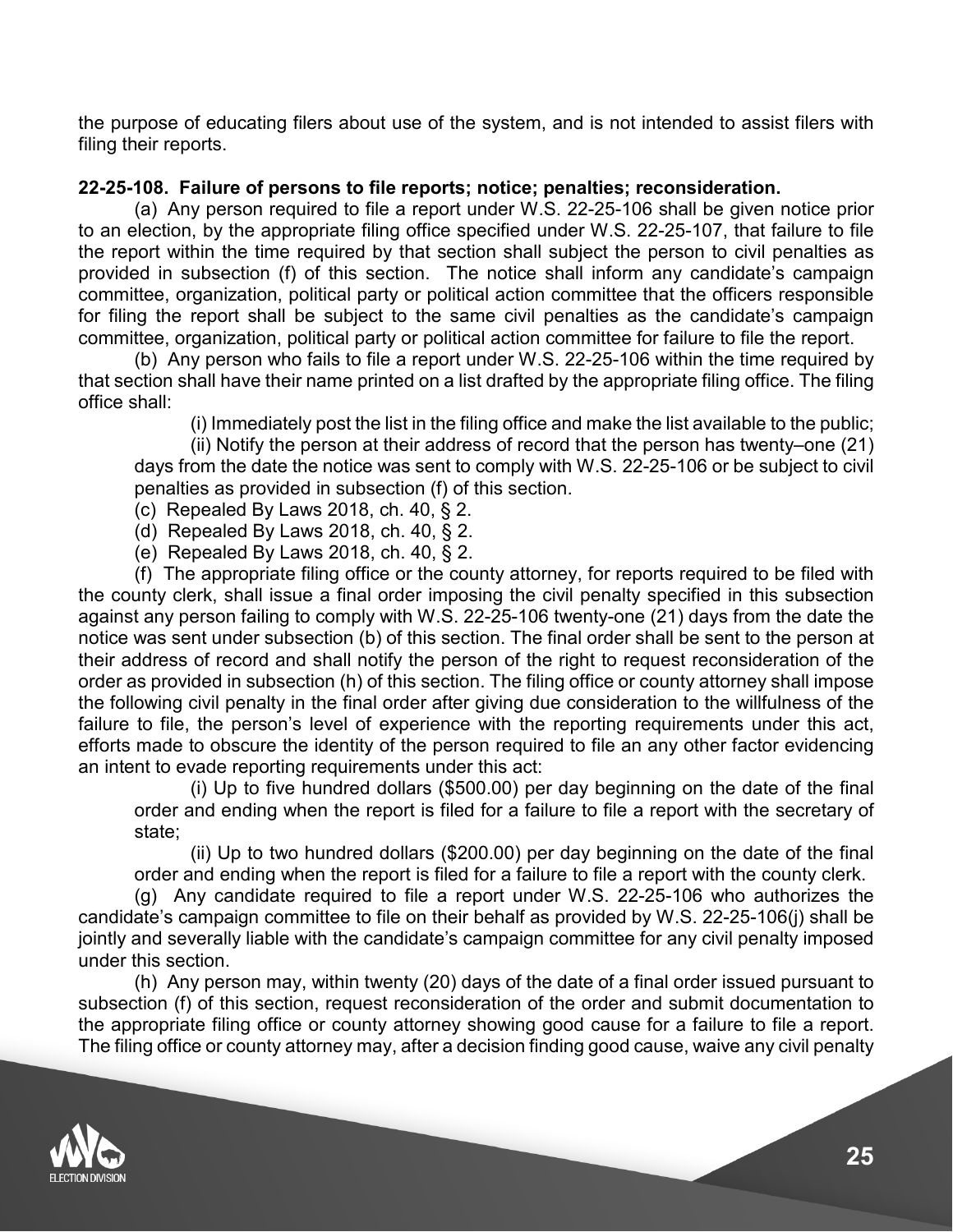imposed under this section provided that the person files the report within the time specified in the decision. A decision to not waive an imposed penalty by the secretary of state is subject to the contested case procedures of the Wyoming Administrative Procedure Act. A decision to not waive an imposed penalty by the county attorney is appealable to a circuit court of appropriate jurisdiction.

(j) A civil penalty imposed under this section shall be paid within thirty (30) days of the date of the final order issued pursuant to subsection (f) of this section or the date of a decision denying reconsideration by the appropriate filing office or county attorney, whichever is later. Any penalty not paid within the time required by this subsection is delinquent and shall bear interest at a rate of eighteen percent (18%) per annum until paid or collected, provided that no penalty is due and no interest shall accrue during any period in which the penalty is being reviewed by a court or during the pendency of a contested case proceeding. The filing office for the state shall notify the attorney general of a delinquent civil penalty.

(k) A delinquent civil penalty may be recovered in an action brought in the name of the state of Wyoming in any court of appropriate jurisdiction. In addition to any other remedy provided by law for the recovery of the penalty and any interest thereon, the county attorney or the attorney general, as appropriate, may recover any costs or damages relating to the recovery effort including attorney's fees. No filing fee shall be charged for the filing of an action under this subsection nor shall a fee be charged for service of process.

(m) Civil penalties and any interest thereon shall be paid to the clerk of court with jurisdiction over the matter for deposit to the public school fund of the county in which the fine was assessed. Any recovered costs or damages relating to the recovery effort shall be retained by the county or the state, as appropriate.

## **22-25-109. Repealed By Laws 2018, ch. 40, § 2.**

## **22-25-110. Campaign advertising in communications media.**

(a) It is unlawful for a candidate, political action committee, organization, including organizations causing an electioneering communication or and independent expenditure to be made, candidate's campaign committee, or any political party central committee to pay for campaign literature or campaign advertising without conspicuously displaying or speaking the following disclosure: "paid for by (name of candidate, organization or committee sponsoring the campaign literature or campaign advertising)". The disclosure set forth in this subsection shall be required in the following forms of campaign literature or campaign advertising:

(i) Printed campaign literature or campaign advertising including mailers, pamphlets, brochures, periodicals or billboards;

(ii) Campaign advertising appearing on the radio or distributed through a telephone or cellular system or other solely auditory medium;

(iii) Campaign advertising appearing on television;

(iv) Paid placement of campaign advertising on the internet or other electronic communication network. This paragraph shall not apply when including the disclosure is impracticable due to size and text limitations in electronic campaign advertising, provided that the campaign advertising shall include a hyperlink to an internet website containing the disclosure.